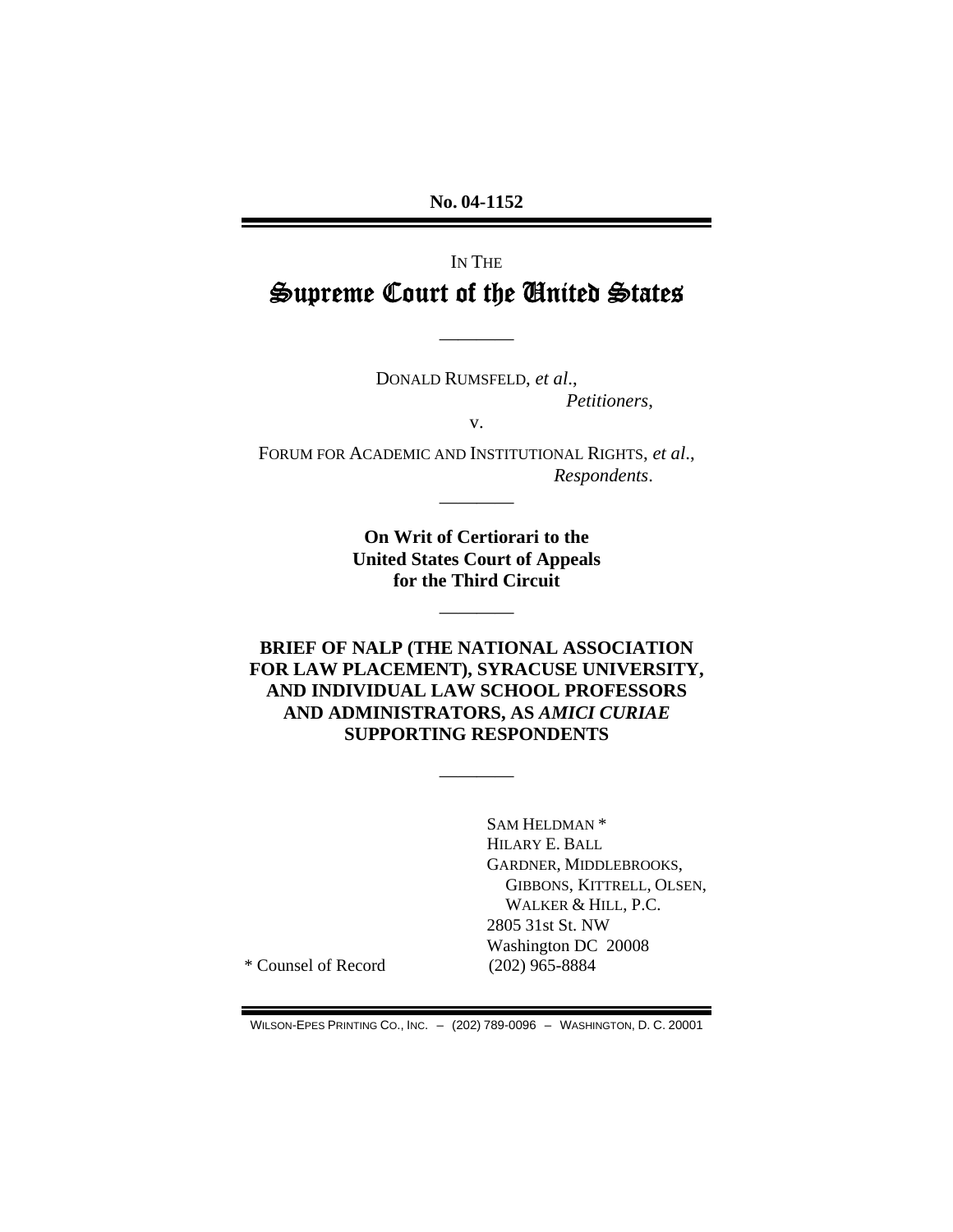### TABLE OF CONTENTS

|                                                                                                                                                                                                                                                                                                                                            | $\ddot{\mathbf{i}}$ |
|--------------------------------------------------------------------------------------------------------------------------------------------------------------------------------------------------------------------------------------------------------------------------------------------------------------------------------------------|---------------------|
|                                                                                                                                                                                                                                                                                                                                            | 1                   |
|                                                                                                                                                                                                                                                                                                                                            | 4                   |
|                                                                                                                                                                                                                                                                                                                                            | 6                   |
| I. LAW SCHOOL CAREER SERVICES<br>PROFESSIONALS PROVIDE AN ENOR-<br>MOUS AMOUNT OF ASSISTANCE IN<br>FORMULATING AND DISSEMINATING<br>THE MESSAGES OF RECRUITERS, FAR<br>BEYOND MERELY ALLOWING THEM TO<br>ENTER THE CAMPUS; REQUIRING THAT<br>AMOUNT OF ASSISTANCE FOR MILI-<br>TARY RECRUITERS WOULD INFRINGE<br>FIRST AMENDMENT INTERESTS | 7                   |
| RECRUITING AT LAW SCHOOLS, BY<br>II.<br>THE MILITARY AND OTHER EMPLOY-                                                                                                                                                                                                                                                                     | 17                  |
| PETITIONERS ARE WRONG IN ASSERT-<br>III.<br>ING THAT A SCHOOL'S OFFERING OF<br><b>CERTAIN RECRUITING-RELATED ASSIS-</b><br>TANCE IS ITSELF PROOF THAT<br>MILITARY RECRUITERS NEED THAT<br>ASSISTANCE IN ORDER TO RECRUIT                                                                                                                   | 23                  |
|                                                                                                                                                                                                                                                                                                                                            | 28                  |
|                                                                                                                                                                                                                                                                                                                                            |                     |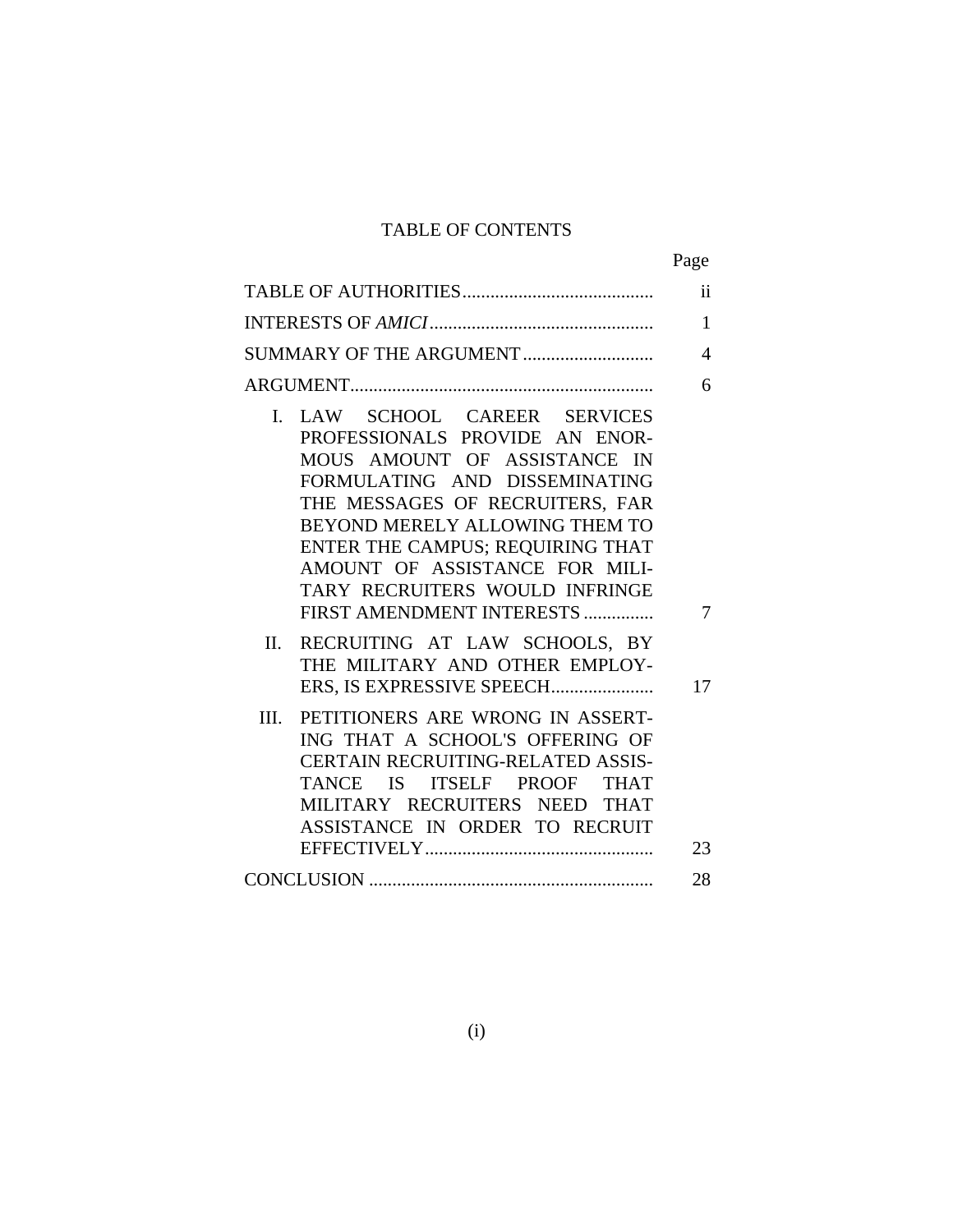## ii TABLE OF AUTHORITIES

# CASES Page

| Hurley v. Irish-Am. Gay, Lesbian & Bisexual     |  |
|-------------------------------------------------|--|
|                                                 |  |
| Johanns v. Livestock Marketing Ass'n, 125 S.Ct. |  |
|                                                 |  |
| United States v. United Foods, 533 U.S. 405     |  |
|                                                 |  |
| Wooley v. Maynard, 430 U.S. 705 (1977)          |  |

### OTHER MATERIALS

| "Annals of Law: Sex and the Supremes," The      |           |
|-------------------------------------------------|-----------|
|                                                 | 18        |
|                                                 | 22        |
|                                                 | 10        |
| Website of George Washington University Law     | 12        |
|                                                 | $10 - 11$ |
| Website of Loyola University Chicago School     |           |
|                                                 | 13        |
| Websites of NALP and its programs 13, 19-21     |           |
| Website of New York University School of Law    | 9-14      |
| Website of Northwestern University School of    | 12        |
| Website of Roger Williams University, Ralph R.  | 10        |
| Website of United States Department of Commerce | 25        |
| Website of United States Department of Justice  | 25        |
| Website of United States Department of Labor    | 25        |
| Website of Wayne State University Law School    | 14        |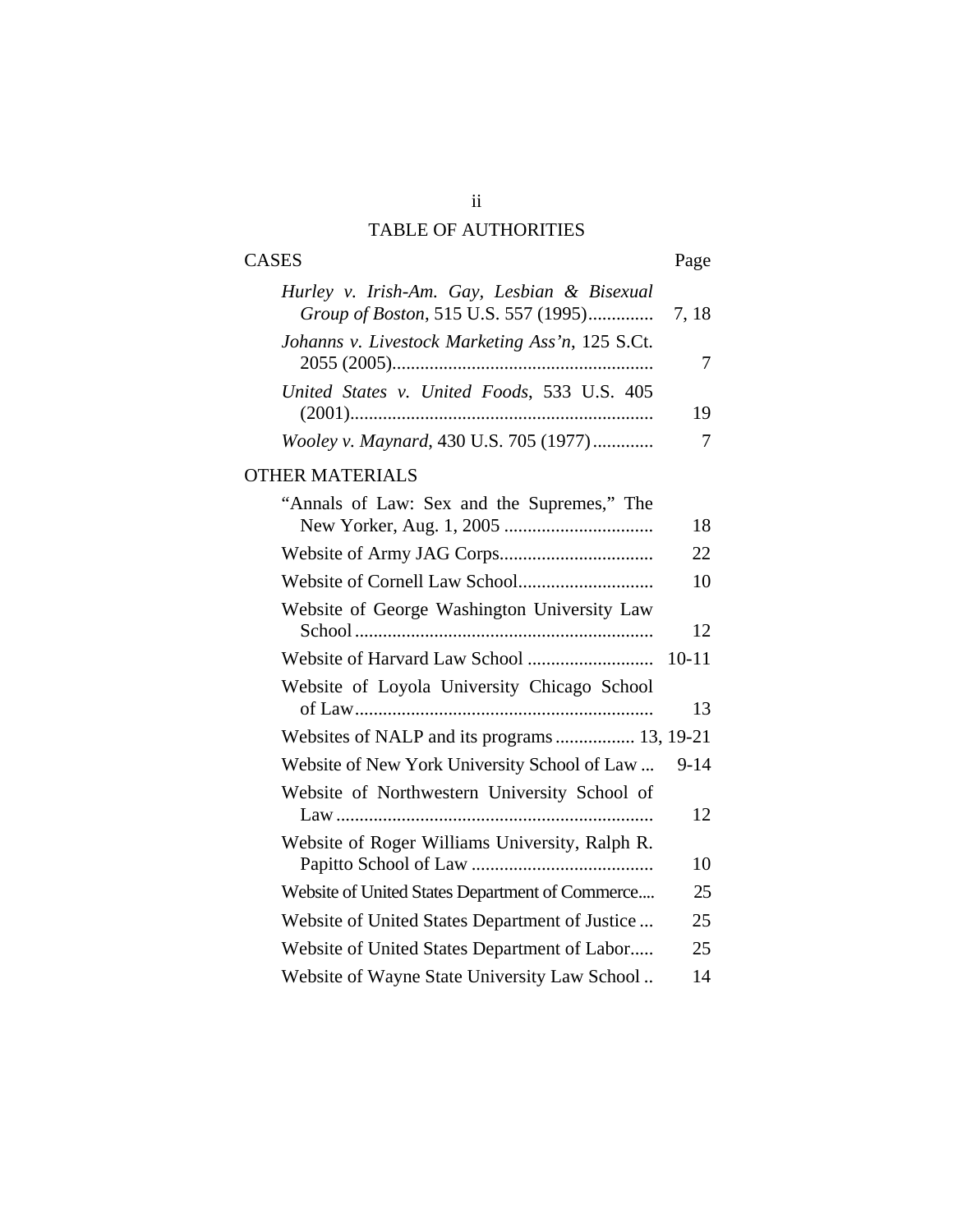# IN THE Supreme Court of the United States

————

DONALD RUMSFELD, *et al*., *Petitioners*, v.

FORUM FOR ACADEMIC AND INSTITUTIONAL RIGHTS, *et al*.,

*Respondents*.

**On Writ of Certiorari to the United States Court of Appeals for the Third Circuit**  ————

————

### **BRIEF OF NALP (THE NATIONAL ASSOCIATION FOR LAW PLACEMENT), SYRACUSE UNIVERSITY, AND INDIVIDUAL LAW SCHOOL PROFESSORS AND ADMINISTRATORS, AS** *AMICI CURIAE* **SUPPORTING RESPONDENTS**

### **INTERESTS OF** *AMICI*

————

NALP, the association for legal career services professionals, was founded in 1971 as the National Association for Law Placement.<sup>[1](#page-3-0)</sup> It is a membership organization dedicated to facilitating legal career counseling and planning, recruitment, and retention, and to the professional development of law students and lawyers. Its membership includes more than 950 public and private sector legal employers (including law firms large and small, as well as many branches of local, state

<span id="page-3-0"></span> $\frac{1}{1}$  $<sup>1</sup>$  No counsel for any party authored this brief in whole or in part, and</sup> no one but *amici* and their counsel made a monetary contribution to the preparation or submission of this brief. Letters reflecting the parties' consent to this filing are on file with the Clerk.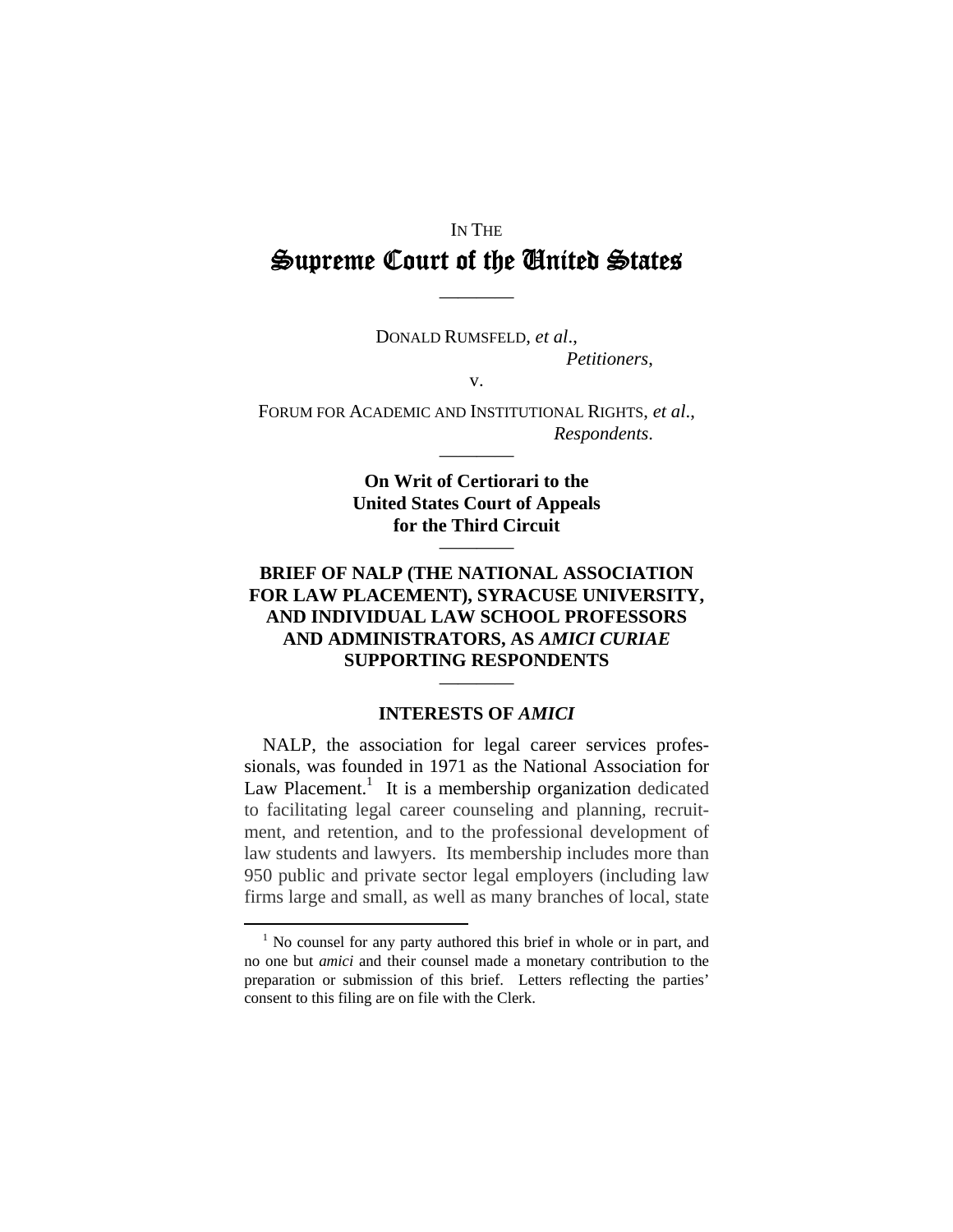and federal government) and approximately 200 law schools (among them virtually every ABA-accredited law school). Its members are integrally involved in the processes of recruiting and placement of law school graduates. NALP has an unequivocal and longstanding non-discrimination policy that includes sexual orientation, and insists upon adherence to fair and non-discriminatory access in legal recruitment. NALP has an interest in ensuring that the Court is fully informed as to the nature of the recruiting and placement process, and is uniquely situated to assist in that regard. NALP also has an interest in helping law school career services professionals retain the freedom to perform their jobs in accordance with the values that are central to the schools they serve. Finally, NALP has an interest in helping to eradicate discrimination within the employment opportunities that are available to law students and graduates.

Syracuse University has an interest in this litigation, as an institution of higher learning that adheres to policies and practices of non-discrimination. The University consists of thirteen schools and colleges, including a College of Law. The University is committed to the equal access and full participation of all members of its community. In this regard, Syracuse University and its constituent schools and colleges do not discriminate on the basis of race, creed, color, gender, national origin, religion, marital status, age, disability, veteran's status, sexual orientation, gender identity, and gender expression. The University's non-discrimination policy applies to admissions, employment, and access to and treatment in programs, services, and activities, including recruitment by prospective employers at the College of Law and the other colleges and schools. To compel the University to assist military recruiters, despite the military's discrimination on the basis of sexual orientation, would violate the University's non-discrimination policy. Therefore,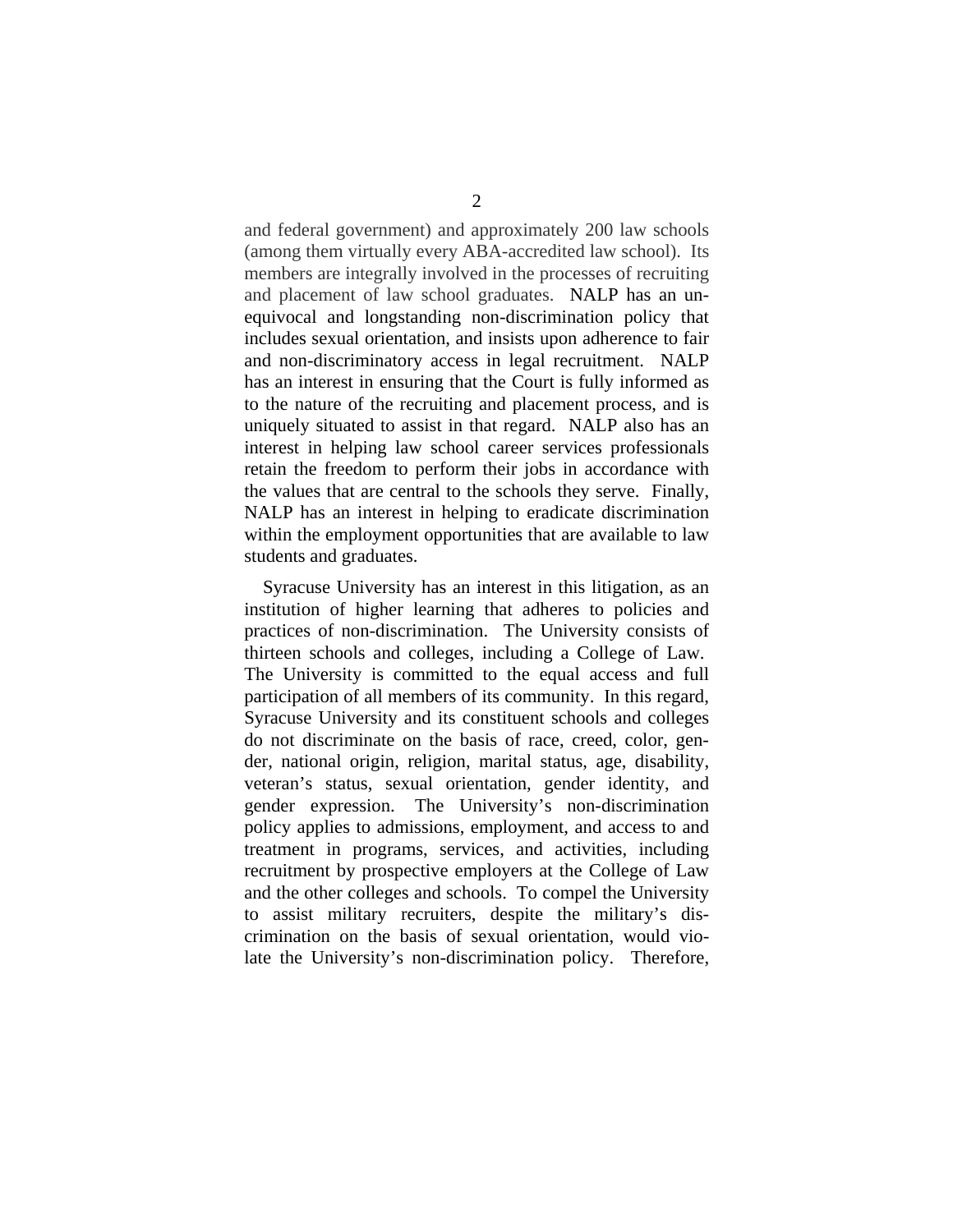Syracuse University seeks to uphold its non-discrimination policy and vindicate its rights to academic freedom by this appearance as *amicus*.

The individual *amici* are members of the faculty and administration at Cornell Law School in Ithaca, New York. Their interests in participating in this litigation and in joining this brief are three-fold: (1) to express their commitment to their schools' nondiscrimination policy, a policy that the law under review seeks to override; (2) to show their respect and support for those of their students who, because of their sexual orientation, are most directly and seriously affected in an adverse manner by the law under review; and (3) to affirm their solidarity with the efforts and determination of their law schools' placement offices to perform their placement activities in a way that diminishes, rather than fosters, employment discrimination on the basis of sexual orientation. The individual *amici* are Gregory S. Alexander, A. Robert Noll Professor of Law; Eric T. Cheyfitz, Associated Faculty, Cornell Law School, and Ernest I. White Professor of American Studies and Humane Letters, Cornell University College of Arts and Sciences; Karen V. Comstock, Assistant Dean for Public Service; Angela B. Cornell, Lecturer; Patricia G. Court, Lecturer in Law and Assistant Director of the Law Library; Cynthia R. Farina, Professor of Law, Cornell Law School, and Associate Dean of the University Faculty, Cornell University; Richard D. Geiger, Associate Dean of Admissions and Financial Aid; Reg Graycar, Visiting Professor of Law, Cornell Law School, and Professor of Law, The University of Sydney Faculty of Law; Carol Grumbach, Director of the Lawyering Program and Senior Lecturer; Robert C. Hockett, Assistant Professor of Law; Barbara J. Holden-Smith, Associate Dean for Academic Affairs and Professor of Law; Julie M. Jones, Lecturer in Law and Reference Law Librarian; Douglas A. Kysar, Professor of Law; Sheri Lynn Johnson, Professor of Law and Assistant Director of Cornell Death Penalty Project; Mitchel Lasser,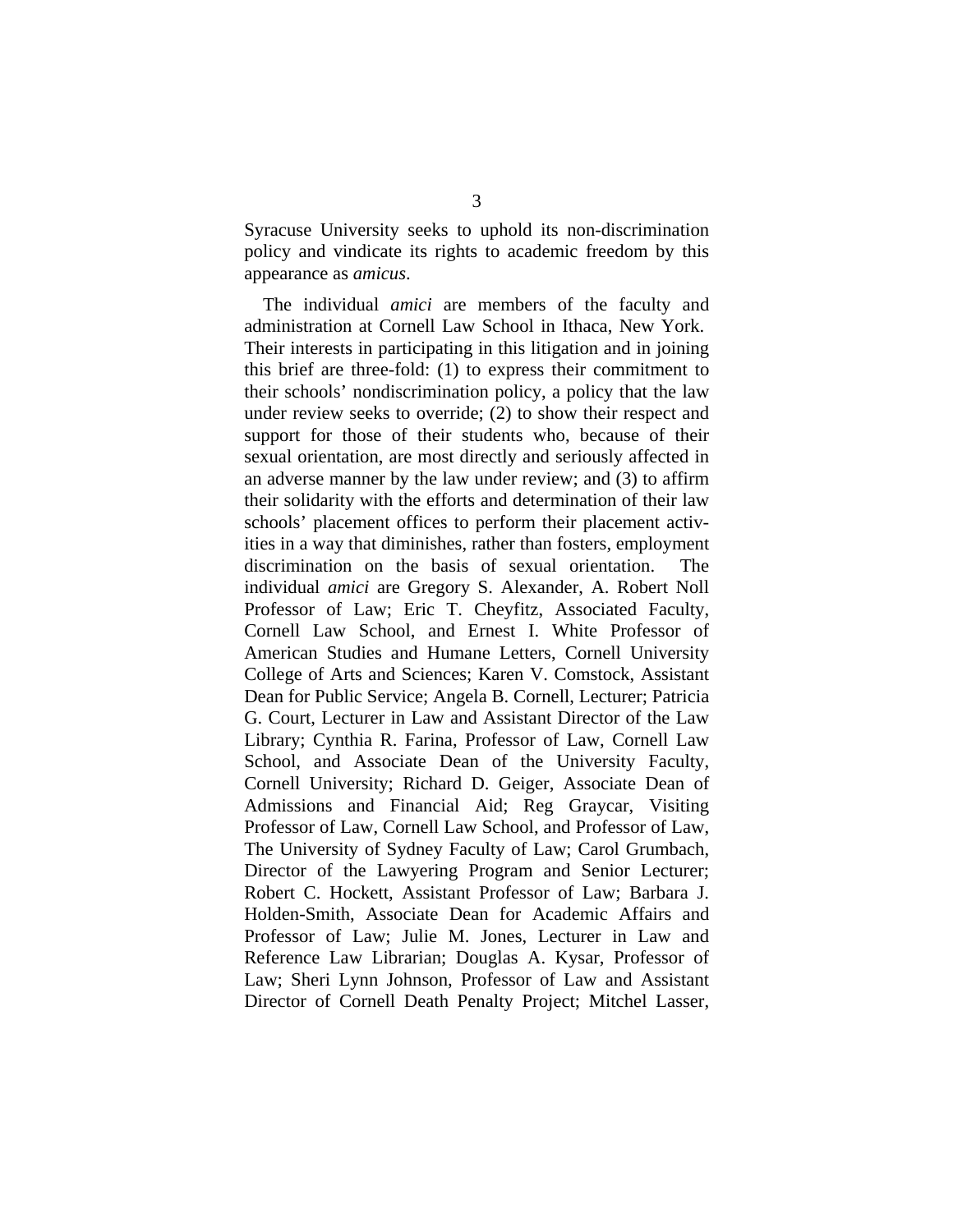Professor of Law; Risa L. Lieberwitz, Associated Faculty, Cornell Law School, and Associate Professor of Labor Law, Cornell University School of Industrial and Labor Relations; Anne Lukingbeal, Associate Dean and Dean of Students; Estelle M. McKee, Lecturer; Bernadette A. Meyler, Assistant Professor of Law; JoAnne M. Miner, Director of the Legal Aid Clinic and Senior Lecturer; Trevor W. Morrison, Assistant Professor of Law; Annelise Riles, Professor of Law and Director of Clarke Program in East Asian Law and Culture, Cornell Law School, and Professor of Anthropology, Cornell University College of Arts and Sciences; Steven H. Shiffrin, Professor of Law; Gary J. Simson, Professor of Law; Winnie F. Taylor, Professor of Law; and W. Bradley Wendel, Associate Professor of Law.

#### **SUMMARY OF THE ARGUMENT**

This brief focuses on three points. Each of them has to do with the nature of the recruiting process at law schools, a topic with which NALP and its members, as well as the other *amici* joining in this brief, are intimately familiar.

First, we discuss the many sorts of things that law school career services offices do to assist employers in the recruiting process. An appreciation of this point is important in order to understand what the Solomon Amendment would (at least on Petitioners' view) require law schools to do at the request of military recruiters, and in order therefore to understand where this case fits within the First Amendment landscape. Petitioners' position logically implies that the Solomon Amendment's "equal access" command would entitle military recruiters to every kind of assistance that is given to any other employer; Petitioners offer no limiting principle short of that. So, this case is not merely about whether military recruiters are allowed to physically enter law school campuses, or even whether they can talk with interested students on campus. Beyond that, the case asks, among other things, whether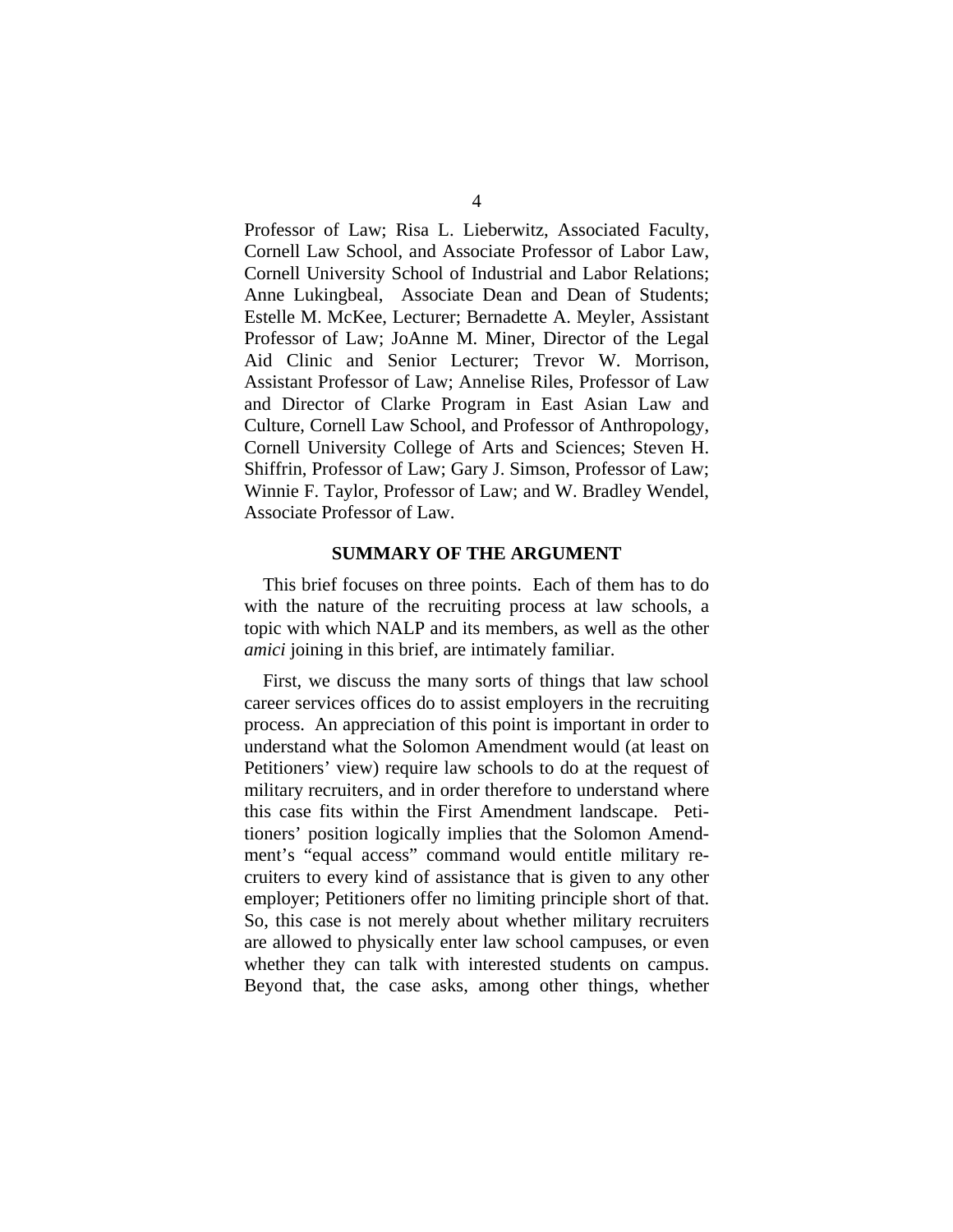military recruiters will be entitled to a substantial amount of resources and assistance from law schools and their career services professionals, even where the military's discriminatory policy against gay and lesbian lawyers is contrary to the values to which the schools are committed. These facts put this case in the heartland of the constitutional prohibition of "compelled speech." Furthermore, the military is seeking what no other employer gets: assistance without compliance with a school's requirement of adherence to a nondiscrimination policy.

Second, we discuss the fact that recruiting consists primarily of speech, and indeed entails a great deal of highly expressive speech on the part of the prospective employer. This speech goes far beyond a mere proposal of a mundane economic transaction (though it is worth noting that even humdrum economic proposals, such as proposals of sales of goods, are "speech"). This point is worth emphasizing, even if it may seem obvious, because the District Court's minimization of the point was important to that court's erroneous denial of a preliminary injunction. Law school career services offices are integrally involved in speech—in facilitating, disseminating, and providing a forum for the speech of recruiting employers and students, and in speech of their own as well.

Third, Petitioners err in arguing that a law school's decision to offer certain recruiting-related services is, in itself, evidence that the military needs those services in order to recruit. Employers of law graduates are not all the same, in terms of the assistance they need from law schools in order to recruit effectively. Some, for instance, need assistance in making law students aware of the employers' very existence. Others, whose name recognition is already high, have other needs. Still others may be able to recruit effectively with little or no involvement by law school career services professionals. So, one cannot assume that the military has a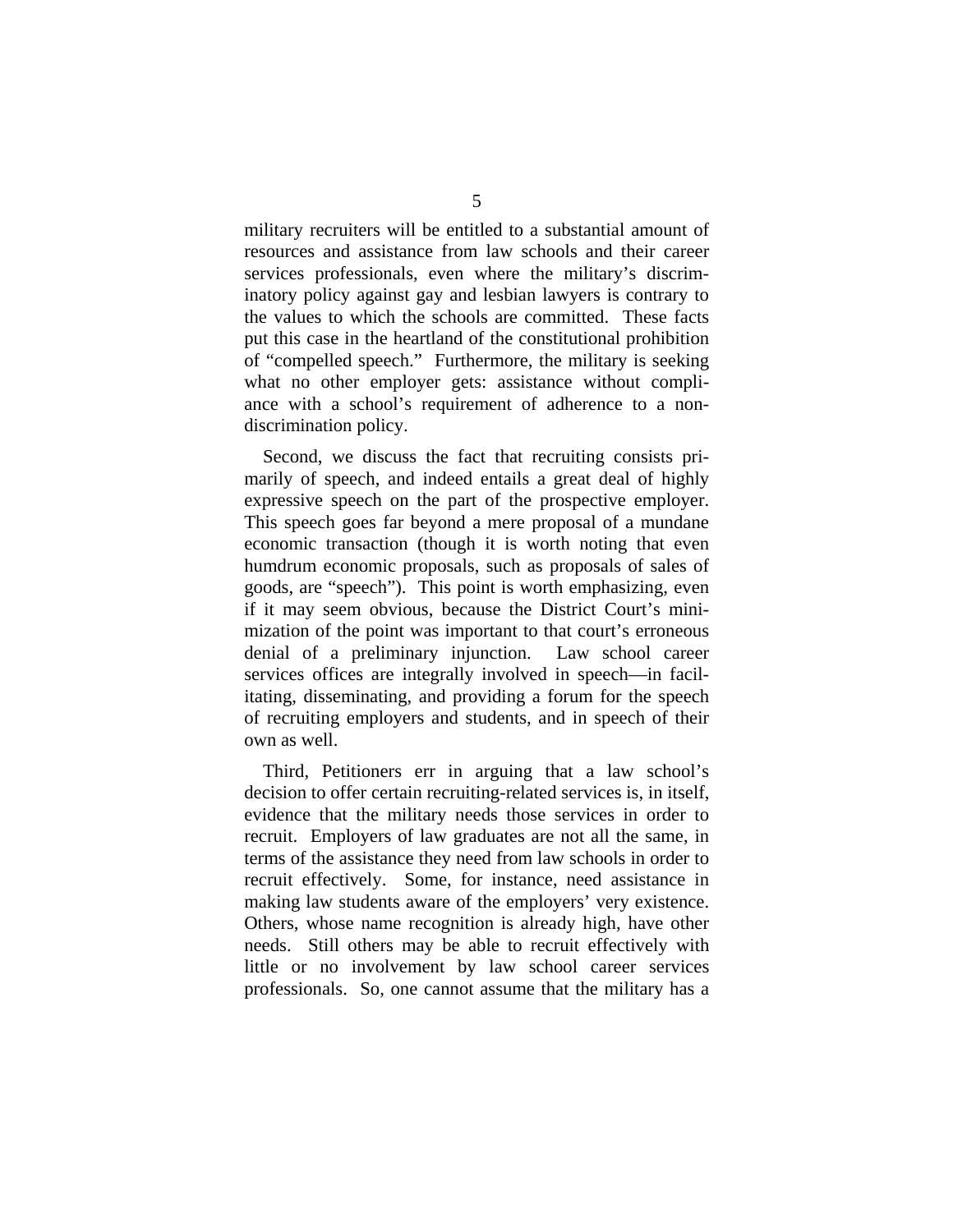need for every recruiting-related service that a law school provides. Furthermore, one cannot assume that each school even has a set menu of services that it is willing to provide, or that (if such a menu exists) it is defined by the school's view of what any employer needs; so, Petitioners' argument is based on a false premise in this regard. In the end, even though the military may *desire* affirmative assistance and resources from schools, that is not proof that the *need* is sufficient to justify the impairment of First Amendment interests.

#### **ARGUMENT**

Our contribution in this brief is largely factual, about the nature of the recruiting process. We will also point out some ways in which these facts affect the legal analysis. Some of the facts that we address herein are supported by evidence in the record, or are proper subjects for judicial notice. To whatever extent our discussion herein may go beyond the record and the scope of judicial notice, it is based on the extensive and intimate experience of NALP and its members, and of the other *amici*. If the Court were uncertain as to the correctness of any statement herein, the proper outcome would be a remand for further factual development. The Court should certainly not declare the Solomon Amendment constitutionally valid if that conclusion would rest to any degree on an assumption that our statements herein about the recruiting process are incorrect.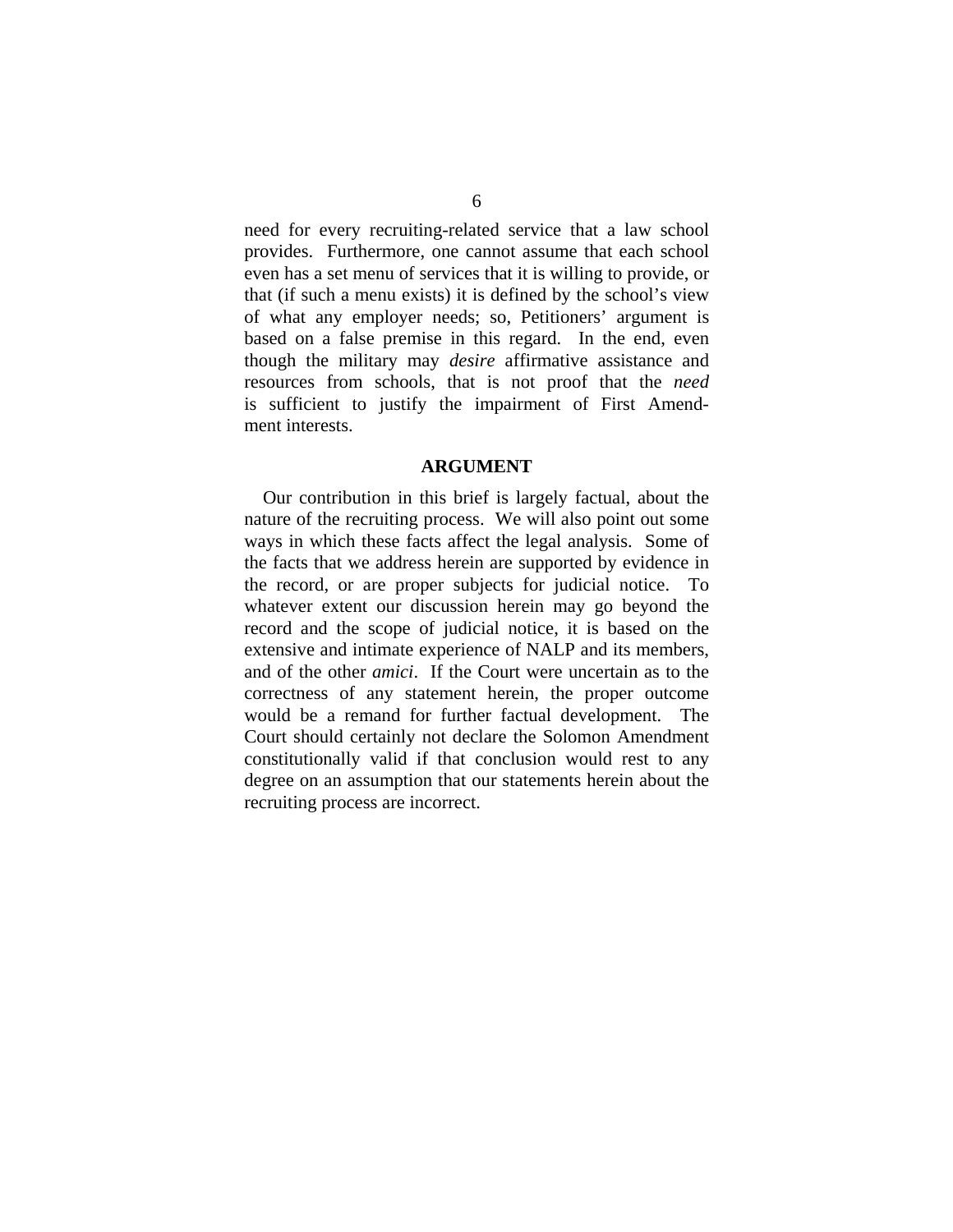### **I. LAW SCHOOL CAREER SERVICES PRO-FESSIONALS PROVIDE AN ENORMOUS AMOUNT OF ASSISTANCE IN FORMULAT-ING AND DISSEMINATING THE MESSAGES OF RECRUITERS, FAR BEYOND MERELY ALLOWING THEM TO ENTER THE CAMPUS; REQUIRING THAT AMOUNT OF ASSIS-TANCE FOR MILITARY RECRUITERS WOULD INFRINGE FIRST AMENDMENT INTERESTS.**

Law school career services offices provide an enormous amount of assistance, of various sorts, to employers in the recruiting process. As will become apparent in this discussion, and as will be discussed more directly below, this assistance has to do with "speech." Law school career services offices are integrally involved in facilitating, disseminating, and providing a forum on school property for the speech of recruiting employers, as well as engaging in expressive speech of their own. These facts are important because they demonstrate how very much Petitioners seek to require from law schools that receive federal funds and from those schools' career services professionals, under the rubric of "equal access." Under Petitioners' view of the law, law schools and their staff will be actively involved in disseminating and even helping to craft the expressive speech of the military recruiters. This, in turn, strengthens the argument that the Solomon Amendment is invalid under the doctrines of "compelled speech" and "expressive association." These facts bring this case within the scope of such cases as *Wooley v. Maynard*, 430 U.S. 705 (1977), and differentiate it from cases such as *Johanns v. Livestock Marketing Ass'n*, 125 S.Ct. 2055 (2005); this case is a far cry from a mere tax-like targeted financial assessment that funds speech. These facts further highlight the analogy between this case and *Hurley v. Irish-Am. Gay, Lesbian & Bisexual Group of Boston*, 515 U.S. 557 (1995).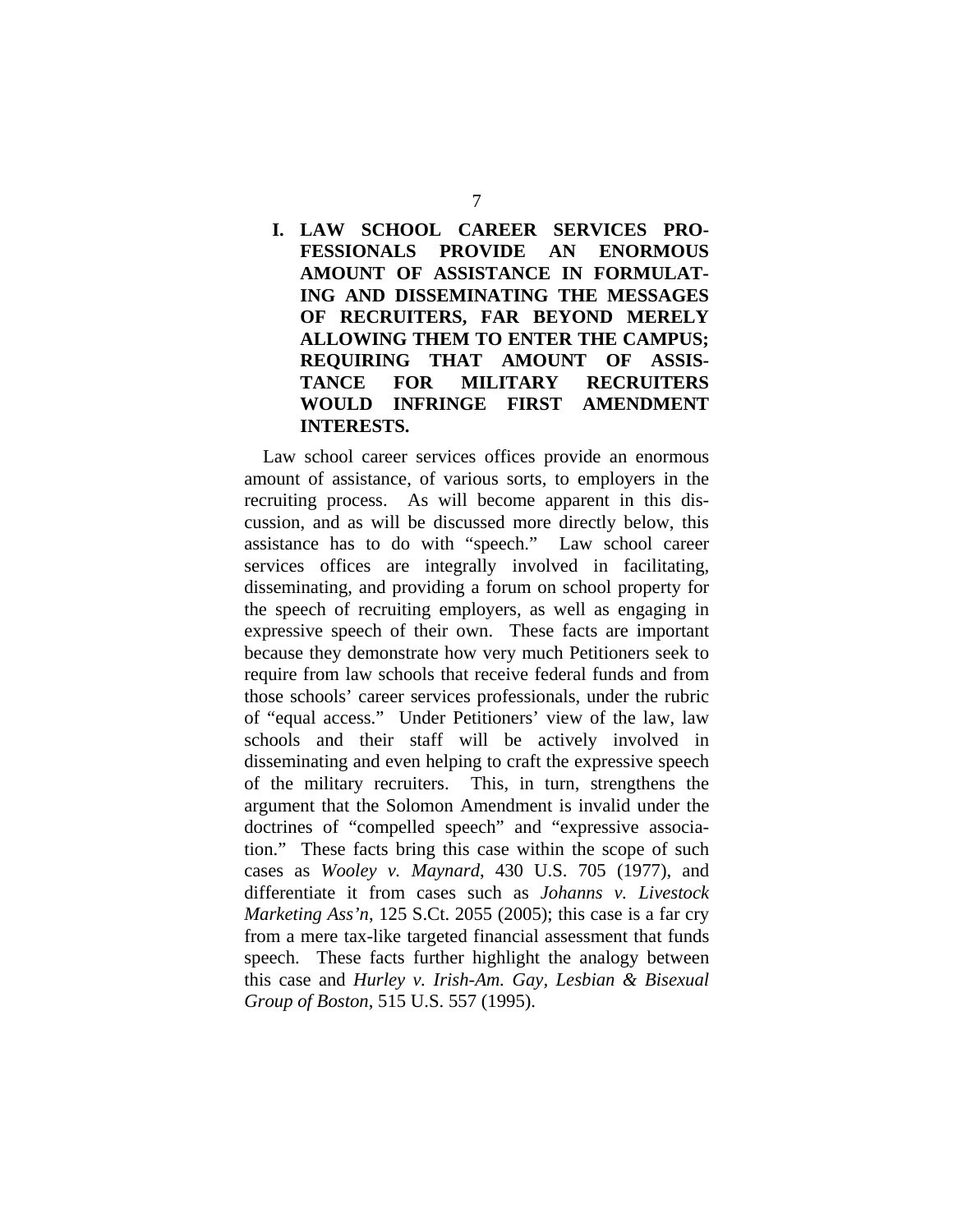Petitioners' view is that the Solomon Amendment's standard of "equal access" for military recruiters goes far beyond a mere rule that the gates of the campus must be open. The standard, on their view, goes far beyond a rule that military recruiters must be free to meet at on-campus spots with students who invite them, and even beyond a rule that interview space must be provided on a university's campus if it is made available to other employers. On occasion this point falls out of sight in Petitioners' Brief, as when they argue that the decision of the Court of Appeals "appears to rest on the notion that the First Amendment gives a property owner a right to exclude from its property anyone engaged in expressive activity." (Brief for the Petitioners at 31). And the point certainly falls far out of sight in the briefs of most of Petitioners' *amici*, who tend to frame the case in terms merely of the opportunity to enter campus, or the availability of on-campus interviews, rather than addressing the broader range of services that Petitioners' view of the Solomon Amendment would compel.<sup>[2](#page-10-0)</sup>

<span id="page-10-0"></span> <sup>2</sup> *See*, *e.g.*, Brief of the Judge Advocates Association at 2-3 ("Denying military recruiters the access needed to conduct on-campus interviews will have a detrimental impact on the Judge Advocate General's Corps . . ."); *id.* at 3 ("Particularly in this time of war, denying military recruiters the access needed to conduct on-campus interviews will have a devastating impact . . ."); *id.* at 12-13 ("[I]t is much easier for the students when employers interview at the law school. By denying equal access, the military is at a competitive disadvantage . . ."); *id.* at 14-20, 24, 26-27, 30 (asserting that on-campus interviews are important to military recruiting); Brief of the American Legion at 3 ("[T]here simply are no adequate substitutes for individualized, face-to-face interactions between the men and women of the military and interested students."); *id.* at 23 (describing "personal interaction with the men and women of the Armed Forces" as "arguably the most important aspect of military recruiting."); *id.* at 24 (arguing that on-campus interviews are important to recruiting); *id.* at 28 (asserting that what is at stake is whether to permit "institutions to ban military recruiters from their campuses"); *id.* at 28-29 (repeating this assertion); Brief of Admiral Charles S. Abbot, et al., at 19 (arguing that "[b]anning military recruiters from campus" is detrimental to recruiting).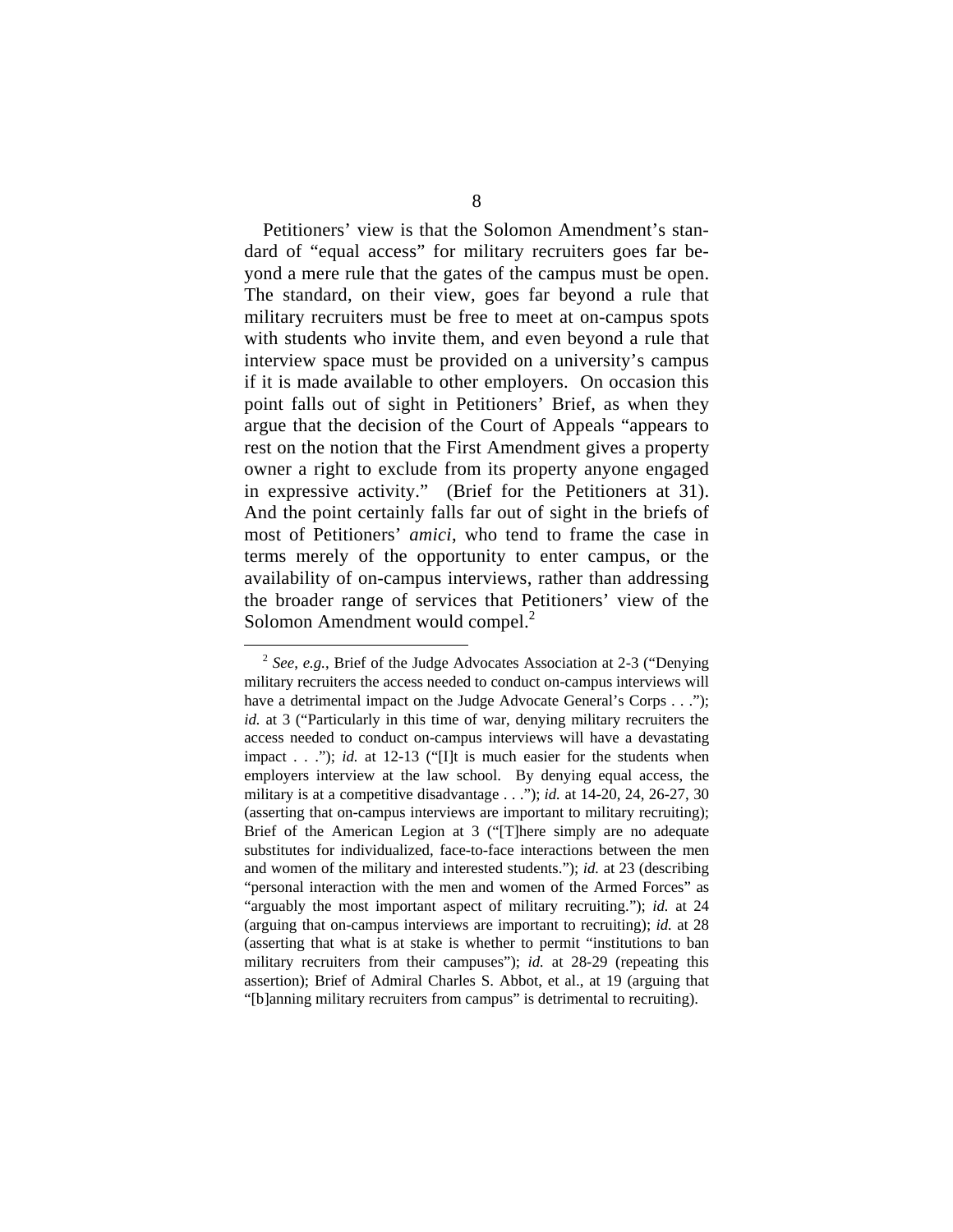But again the right to come onto school property is not the extent of this case by any means. Far beyond that, according to Petitioners, the standard is that military recruiters are entitled upon request to the same level of *assistance* in the various aspects of recruiting that any other recruiter receives. (*See*, *e.g.*, Brief for the Petitioners at 37 (arguing that a school must provide military recruiters with "conveniently located" interview facilities, dissemination of literature, and affirmative assistance in scheduling interviews, if it provides such things to other employers); Pet. App. 8a (noting the contention by the responsible official at the United States Department of Defense, that universities are required to provide the military with the same level of assistance from their career services offices as is provided to other recruiters)). Once having stretched the phrase "equal access" to include a right to assistance and treatment beyond being allowed on campus, Petitioners offer no limiting principle to their definition. Petitioners' view, by its own logic, is that a law school whose university receives federal funds must give military recruiters every kind of recruiting help that the school gives to some other employer. That is why it becomes necessary to focus on what sorts of help that would entail.

Law school staff facilitate, disseminate, and provide the forum for, recruiters' speech in a variety of ways. Indeed, they make a point of telling recruiters that they are willing to take on that role. The Office of Career Counseling and Placement of NYU School of Law, for instance, tells employers, "If you . . . wish to enhance your on-campus recruiting strategy, we encourage you to get in touch with us. . . . We are always pleased to speak with you about 'Effective Recruiting' practices at NYU School of Law and how you can maximize your efforts on campus."<sup>[3](#page-11-0)</sup> Likewise, Harvard

<span id="page-11-0"></span> <sup>3</sup> <http://www.law.nyu.edu/depts/careerservices/employer/index.html>. This site, and all other web sites cited herein, were last visited Sept. 9, 2005.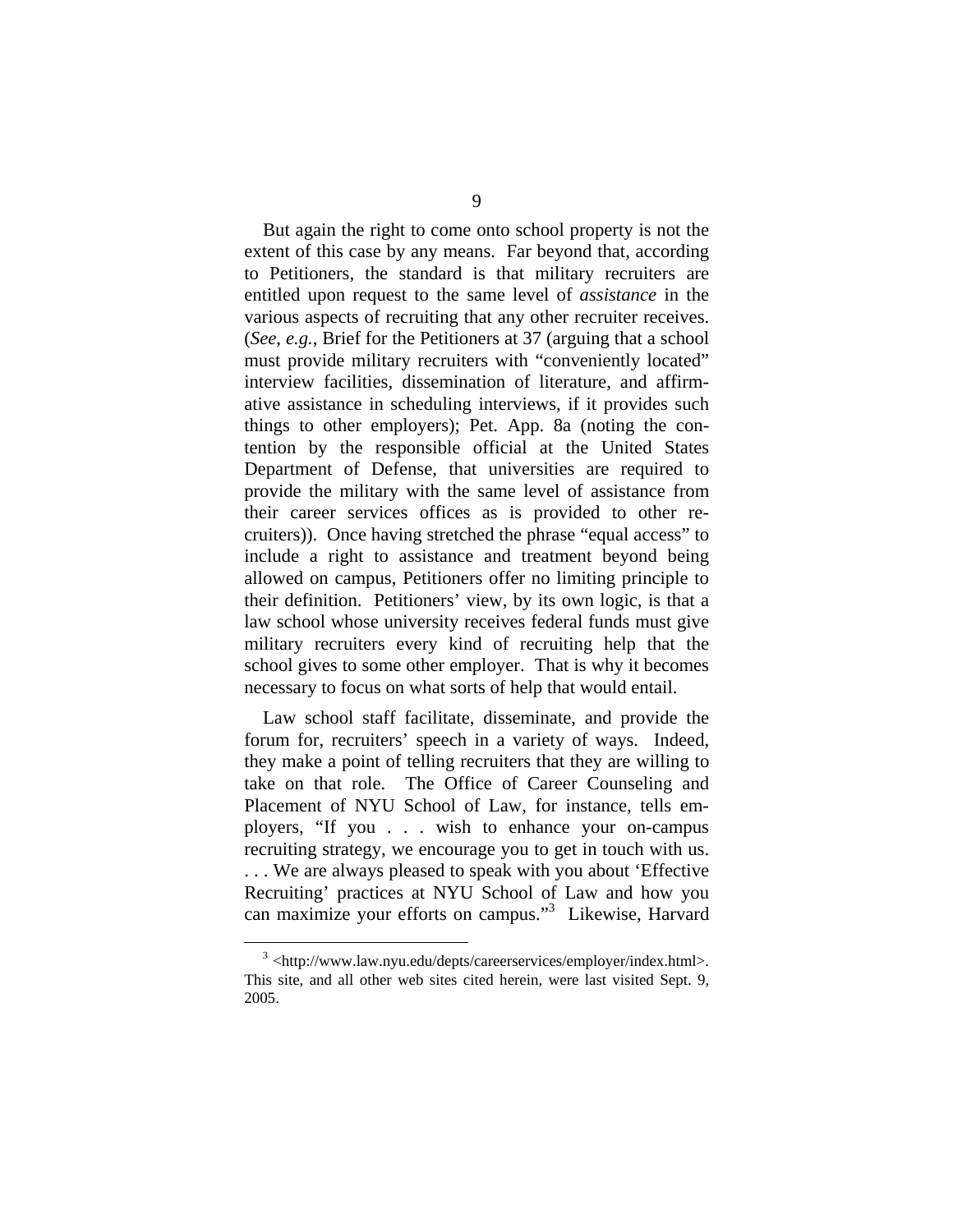Law School tells employers: "[W]e are aware of your needs and are *ready to assist you* with your recruitment efforts at Harvard. . . . We are always happy to sit down with you and discuss ways in which you can *get your message out* to students in an effective manner."<sup>4</sup>

Arranging one-on-one interviews is, of course, a large aspect of the work of law school career services offices. This can involve notifying employers of the days or weeks set aside for interviewing "seasons," inviting and accepting employers' requests to be included in the process, taking students' requests for interviews with particular employers, and scheduling the interviews at times that fit within students' and employers' needs. NYU, for instance, schedules thousands of on-campus interviews per year;<sup>5</sup> other schools do the same. Some law schools host these interviews on campus. Others, however, do not—either because of lack of adequate and appropriate space, or for other reasons. Some schools provide teleconferencing or videoconferencing services to facilitate long-distance interviewing;<sup>6</sup> this literally offers a platform for the recruiter's speech using the school's facilities. Other schools may even go so far as to provide lodging at the school's own expense for recruiters who travel from other cities. [7](#page-12-3)

Some employers, in order even to build a sufficient pool of applicants to interview, need to take steps to entice students

<span id="page-12-0"></span> <sup>4</sup> <http://www.law.harvard.edu/ocs/employers/What\_We\_Do\_Recruiting.htm> (emphasis supplied).

<span id="page-12-2"></span><span id="page-12-1"></span><sup>&</sup>lt;sup>5</sup> <http://www.law.nyu.edu/depts/careerservices/recruiting/index.html>.

<sup>6</sup> Cornell University is an example. *See* <http://www.lawschool. cornell.edu/career/Career.asp?InterviewviaVideoconference>.

<span id="page-12-3"></span><sup>7</sup> Roger Williams University provides this sort of help. *See* <http://law.rwu.edu/Career+Services/Information+for+Employers.htm> ("Please know that any employer traveling to Bristol to interview our students will be hosted at our expense at the Bristol Harbor Inn, overlooking the Narragansett Bay.").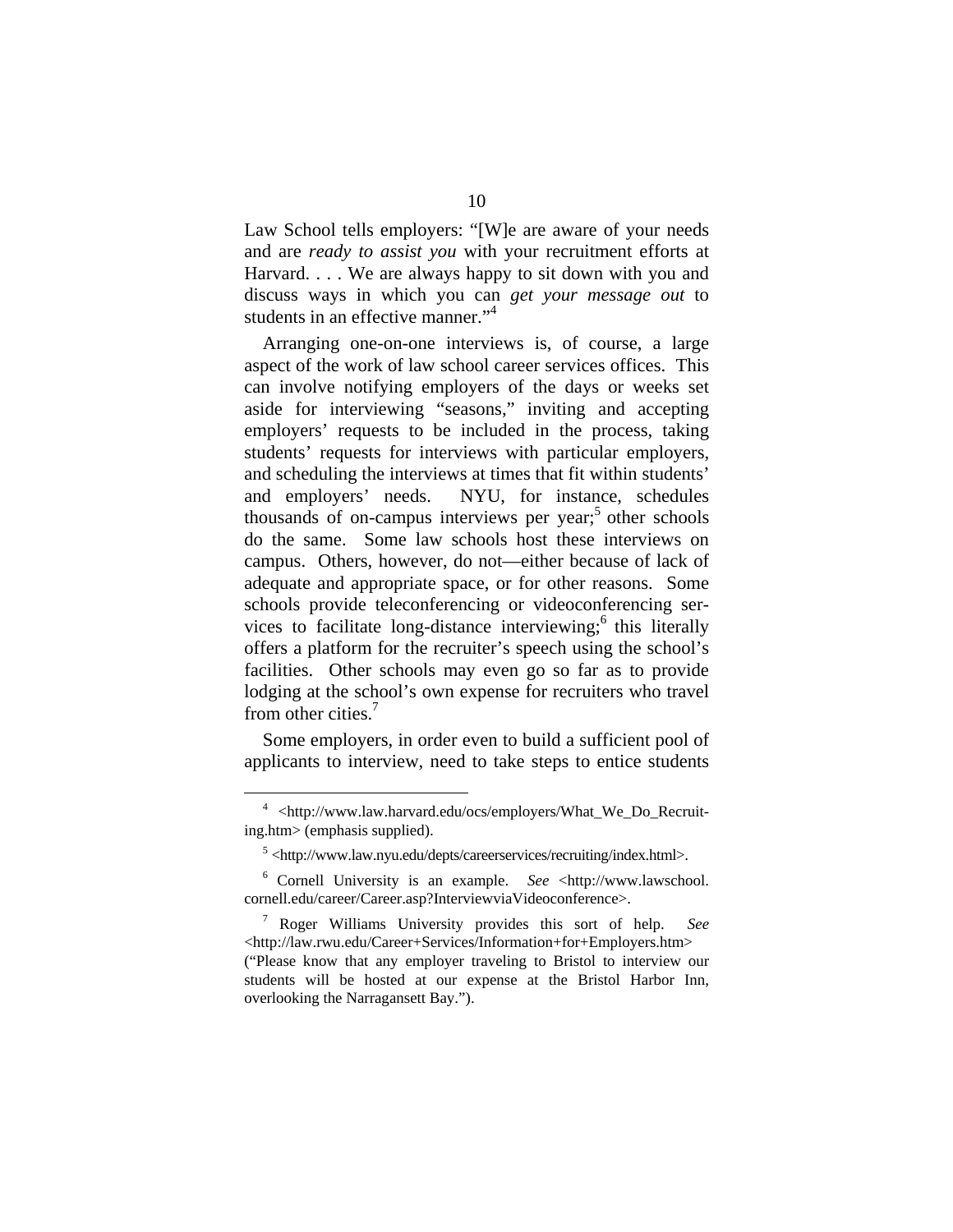to apply. Employers do this in a number of ways, many of which can involve affirmative assistance by law school career services offices. Some employers, with help from schools, take a sort of "direct mail" approach through campus mailbox systems, by having student mailboxes stuffed with their written recruiting materials; some law schools offer their assistance in this regard.<sup>8</sup> Some schools disseminate to their students periodical "newsletters" or the like, which contain statementsby prospective employers.<sup>9</sup> Others post notices of available positions. [10](#page-13-2)

Some employers find it appropriate to do even more to "advertise" themselves to the students at some schools; and again many law school career services offices actively assist these efforts. Some employers, for instance, host social receptions to which students are invited; and some schools assist in the scheduling and coordination of these events. $^{11}$ Other employers seek the same benefits by hosting information sessions in a setting that is more like a meeting than a social reception; and again law school career services offices often assist in scheduling and coordinating those, and sometimes in providing on-campus space for such meetings. Other employers seek, and obtain, assistance from law school career services professionals in arranging "field trips" of a sort, for law students to visit the employers' offices for a firsthand view of some aspects of law practice.

<span id="page-13-0"></span><sup>&</sup>lt;sup>8</sup> Harvard is an example. See <http://www.law.harvard.edu/ocs/ employers/faqs\_general.htm>.

<span id="page-13-1"></span><sup>9</sup> <http://www.law.harvard.edu/ocs/Fall\_2004\_Employer\_Pages/Reaching\_Out\_to\_Students.htm>.

<span id="page-13-2"></span> $10$  <http://www.law.nyu.edu/depts/careerservices/employer/index.html>; <http://www.law.harvard.edu/ocs/employers/other\_recruitment\_options. htm>.

<span id="page-13-3"></span><sup>11 &</sup>lt;http://www.law.nyu.edu/depts/careerservices/contacts.html>;http:// www.law.harvard.edu/ocs/Fall\_2004\_Employer\_Pages/Reaching\_Out\_to \_Students.htm>.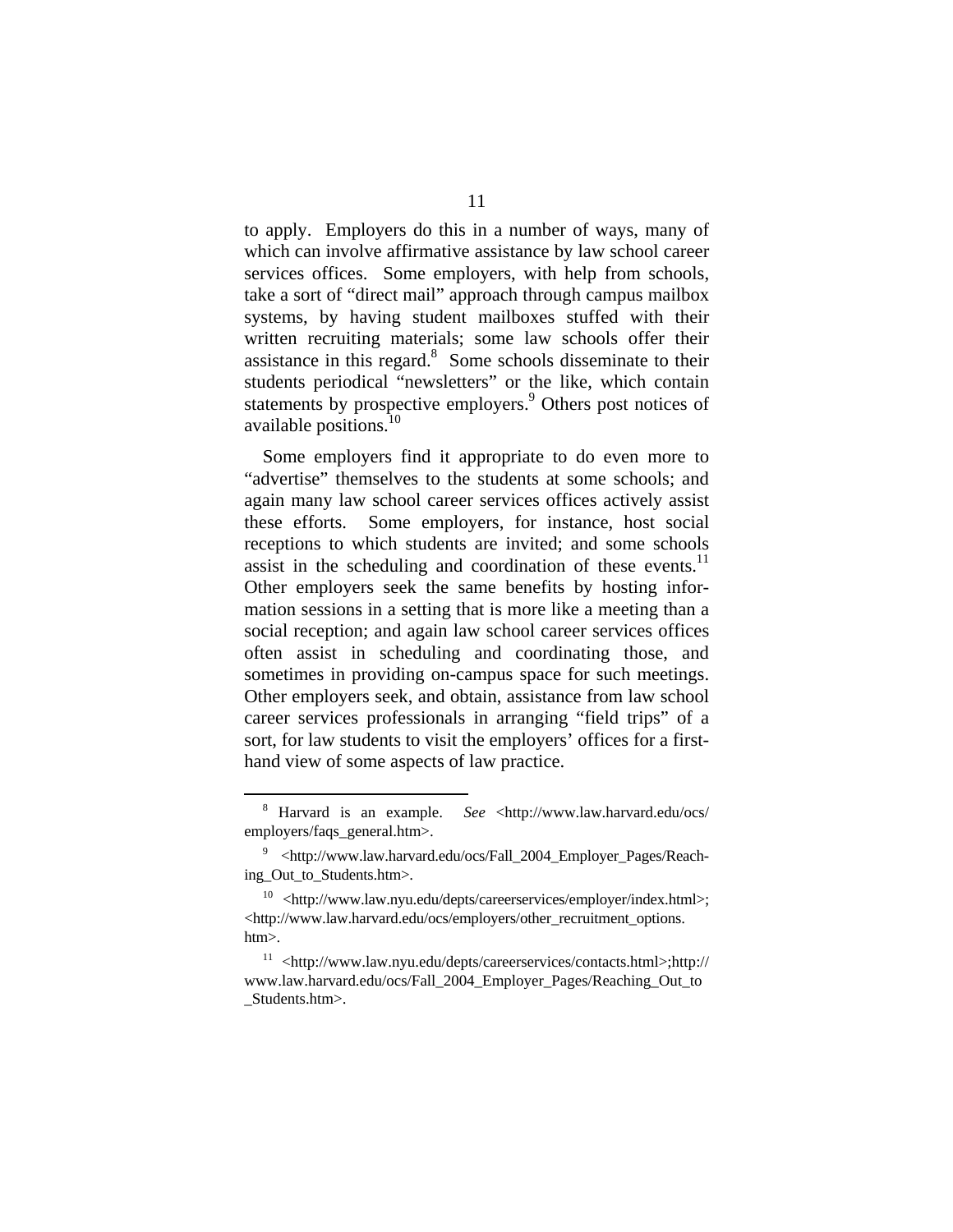Many schools have recurring "meet the employer nights," or gatherings on campus at which students and employers' representatives can meet in a cordial, low-pressure, event that is more like a cocktail reception than an interview or meeting.<sup>12</sup> These events are, fundamentally, the occasion for speech all around. Petitioners' view of "equal access" would mean that they are entitled, as a matter of statute, to an invitation to every such reception that any school hosts. As noted above, Petitioners have offered no limiting principle for their view of "equal access" that would avoid this consequence. This is, we submit, one good example of what is at stake in the "compelled speech" and "expressive association" aspects of this case: a governmental demand for an invitation to school-sponsored social networking events.

In addition to the things that have been described above, many schools arrange for "job fairs" at which a large number of potential employers set up tables or private spaces. Some of these are on-campus, and some are not. Students can attend these fairs and visit the representatives of the employers that interest them. Schools often exercise a sort of editorial judgment in defining the nature of these fairs and of the set of employers who are invited to participate. Some such fairs, for instance, are meant for "public interest" employers.<sup>13</sup> Others fairs or special interview programs are designed for government entities, or for categories of employers defined by location and/or firm size, $^{14}$  and practice

<span id="page-14-0"></span> $12$  Northwestern University, for instance, has its "Meet the Employers" Night"; an invitation to recruiters is available at <http://www.law. northwestern.edu/career/employers/documents/letter.pdf> (pdf file).

<span id="page-14-1"></span><sup>13</sup> *See*, *e.g.*, <http://www.law.nyu.edu/depts/careerservices/recruiting/ consortium.html>. Other public service career fairs are listed at <http://www.pslawnet.org/cms/index.php?pid=54> .

<span id="page-14-2"></span><sup>&</sup>lt;sup>14</sup> George Washington University, for instance, holds a "Small and Medium Employer Interview Program," described at <http://www. law.gwu.edu/CDO/Information+for+Students/Recruitment+and+Job+Fair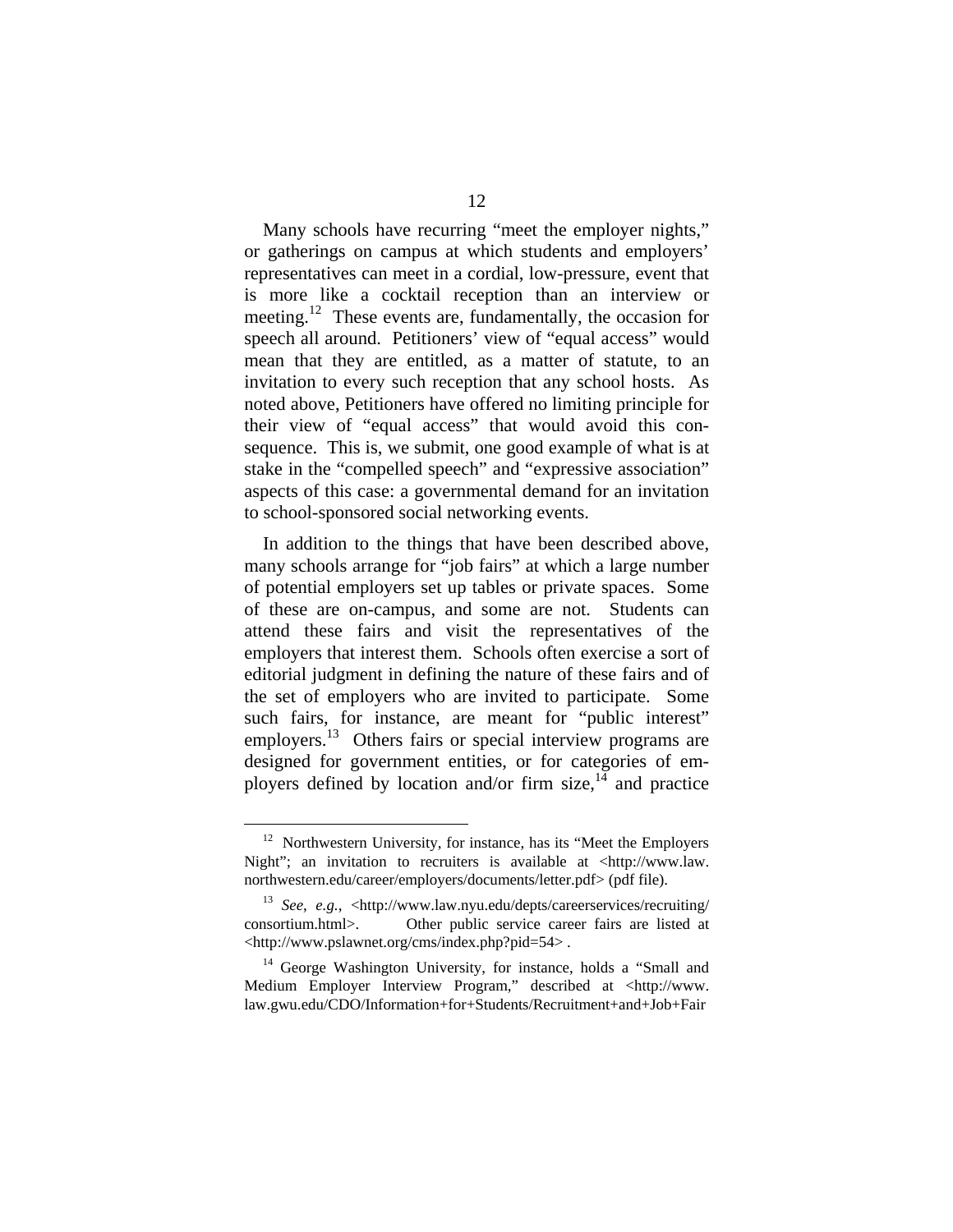area.<sup>15</sup> Others are meant for employers seeking students of  $\text{color}^{16}$  Schools spend substantial resources in creating specialized career fairs of all of these sorts, each ordinarily accessible only to a set of employers defined according to specific criteria.<sup>17</sup>

These fairs offer another good conceptual test for application of Petitioners' view of "equal access," and demonstrate how forced inclusion of military recruiters would impair the "expressive association" that is involved in the composition of such fairs. Petitioners would, one would hope, recognize that they are not entitled to participate in job fairs that are focused on categories of employers that do not include the military (such as fairs for small firms, or for patent firms); this is because the military does not meet the criteria for inclusion.<sup>18</sup> But perhaps Petitioners would press their view of "equal access" so far as to mean that a school would have to sponsor a "JAG fair" or "meet the JAGs night" upon request, if the school sponsored similar events focused on some other categories of employers. Again, the lack of a limiting principle in Petitioners' view is striking.

Even all of the description above is far from an exhaustive list of the programs that law school career services offices

<u>.</u>

s/Spring+Recruiting+Programs.htm >.

<span id="page-15-0"></span><sup>&</sup>lt;sup>15</sup> Loyola University Chicago, for instance, hosts a "Patent Law Interview Program," described at <http://www.luc.edu/law/academics/ special/center/intellectual/patent\_law.shtml>.

<span id="page-15-1"></span><sup>16 &</sup>lt;http://www.law.nyu.edu/depts/careerservices/recruiting/consortium. html>.

<span id="page-15-2"></span> $17$  A large number of career fairs are listed on NALP's website at <http://www.nalp.org/content/index.php?pid=98>.

<span id="page-15-3"></span> $18$  Yet by this same token one could argue that the military does not meet the criteria for inclusion in *any* of the career fairs or indeed any of the other programs at issue here, and therefore can fairly be excluded, because one of the criteria is that all these programs are meant for employers who do not discriminate.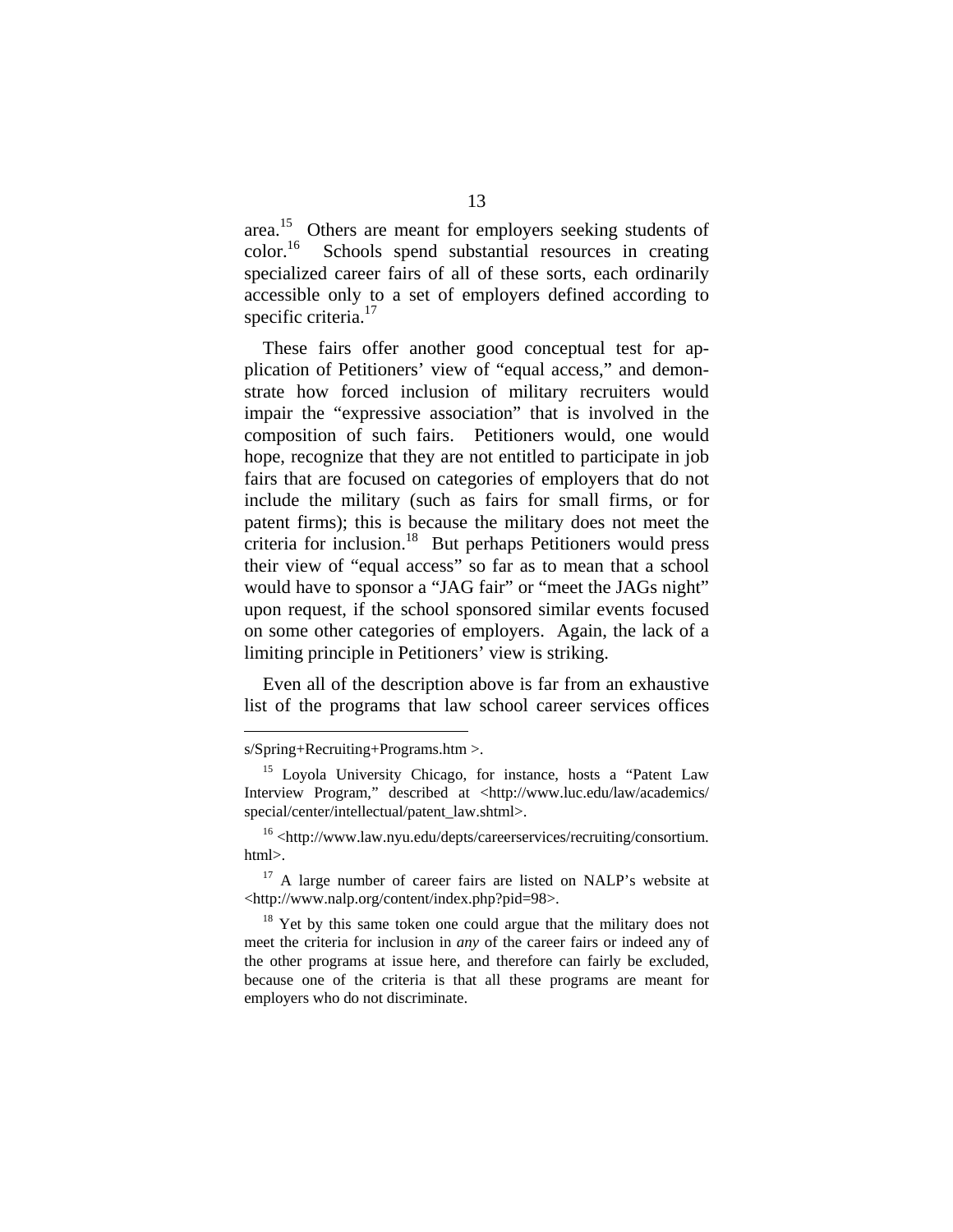create in order to facilitate communication between recruiters and students. Many schools use other methods as well, such as the creation of networks of alumni in certain fields who are willing to discuss their careers with students.<sup>19</sup> In all these ways, career services professionals and the schools they serve use the schools' time, energy, facilities and resources to disseminate recruiters' speech, and to create situations in which recruiters can speak directly to students one-on-one or in larger groups.

Indeed, schools' assistance to recruiters is not simply a matter of some menu of available services. To the contrary, many schools (if not all) are happy to consider novel requests from employers, and to brainstorm with employers to develop new and better ways to facilitate discussions between recruiters and students[.20](#page-16-1) Career services professionals engage directly with employers; they speak with employers to *encourage* the employers to recruit at their schools, and they also speak with employers to *teach* the employers how to recruit more effectively. Harvard, as noted above, makes it clear that its career services office is ready and able to counsel an employer on effective recruiting techniques in order to "get [its] message out" to students; and other schools do this as well. Career services professionals can advise employers, for instance, as to which methods of information-dissemination tend to work best for different sorts of employers; a firm with a special practice niche might

<span id="page-16-0"></span> <sup>19 &</sup>lt;http://www.law.nyu.edu/depts/publicinterest/career/network/index. html>

<span id="page-16-1"></span><sup>20</sup> One example is Wayne State University, as described at <http:// www.law.wayne.edu/current/career\_services.html> ("We meet with employers at the Law School and in the community for recruiting purposes as well as brainstorming on law school recruiting, associate retention, and other issues.").

<span id="page-16-2"></span> $^{21}$  <http://www.law.harvard.edu/ocs/employers/What\_We\_Do\_Recruiting.htm>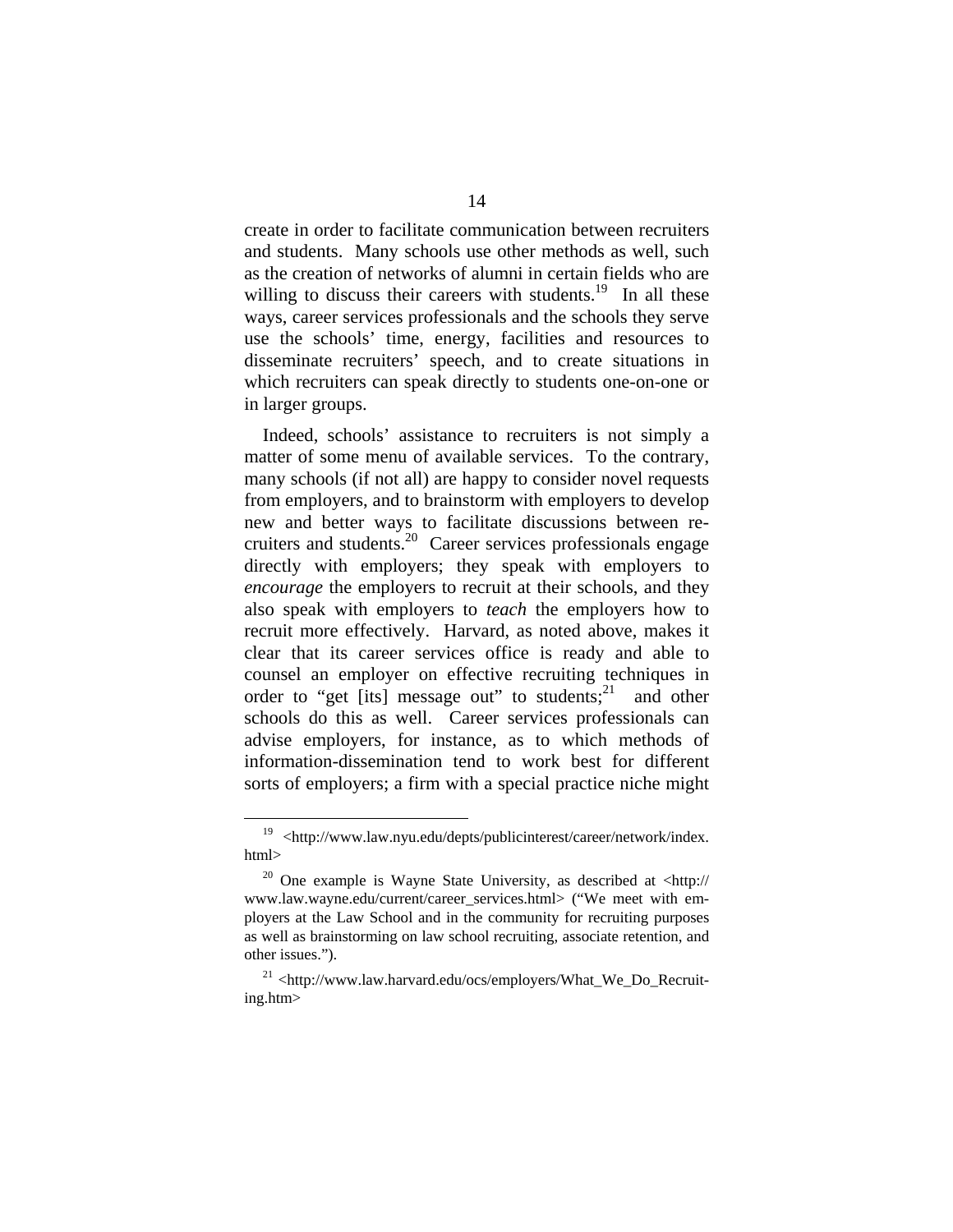be advised to put on one sort of event, while a megafirm might be advised to put on another sort, and a prosecutor's office might be advised to do something of a different nature. Career services professionals can also advise every type of employer as to how best to describe its practice and opportunities in order to stand out from the crowd of other prospective employers; career professionals come to know what the students at their schools most want to know from prospective employers, and how best to reach the particular groups of students who might be the most interested in a particular employer's offerings. Does this sort of advice come within "equal access," in the sense that military recruiters would have the right, at any school whose university receives federal funds, to obtain counseling and advice from career professionals? On Petitioners' view, it would; Petitioners offer no limiting principle by which assistance in scheduling interviews and distributing literature would (as they say) be required, yet the school's assistance in formulating the interviewers' message, in order to reach students effectively, would not.

Career professionals' work also entails a great amount of communication—expressive speech—with students. In groups, and in one-on-one contact, career professionals help students through the process of identifying their interests and their values, and in deciding which prospective employers most likely fit the bill. They can inform students as to which careers might be best for those who are seeking litigation experience early in a career, and which might be best for those seeking less all-consuming work schedules, and so forth. Career professionals also come to know, and can help students in understanding, which types of employment might be harder to obtain given a student's record, and which might be more readily available. Whether Petitioners claim a statutory entitlement that career professionals perform this counseling aspect of their job in a certain way is, at this point, unclear. Does "equal access" require a career service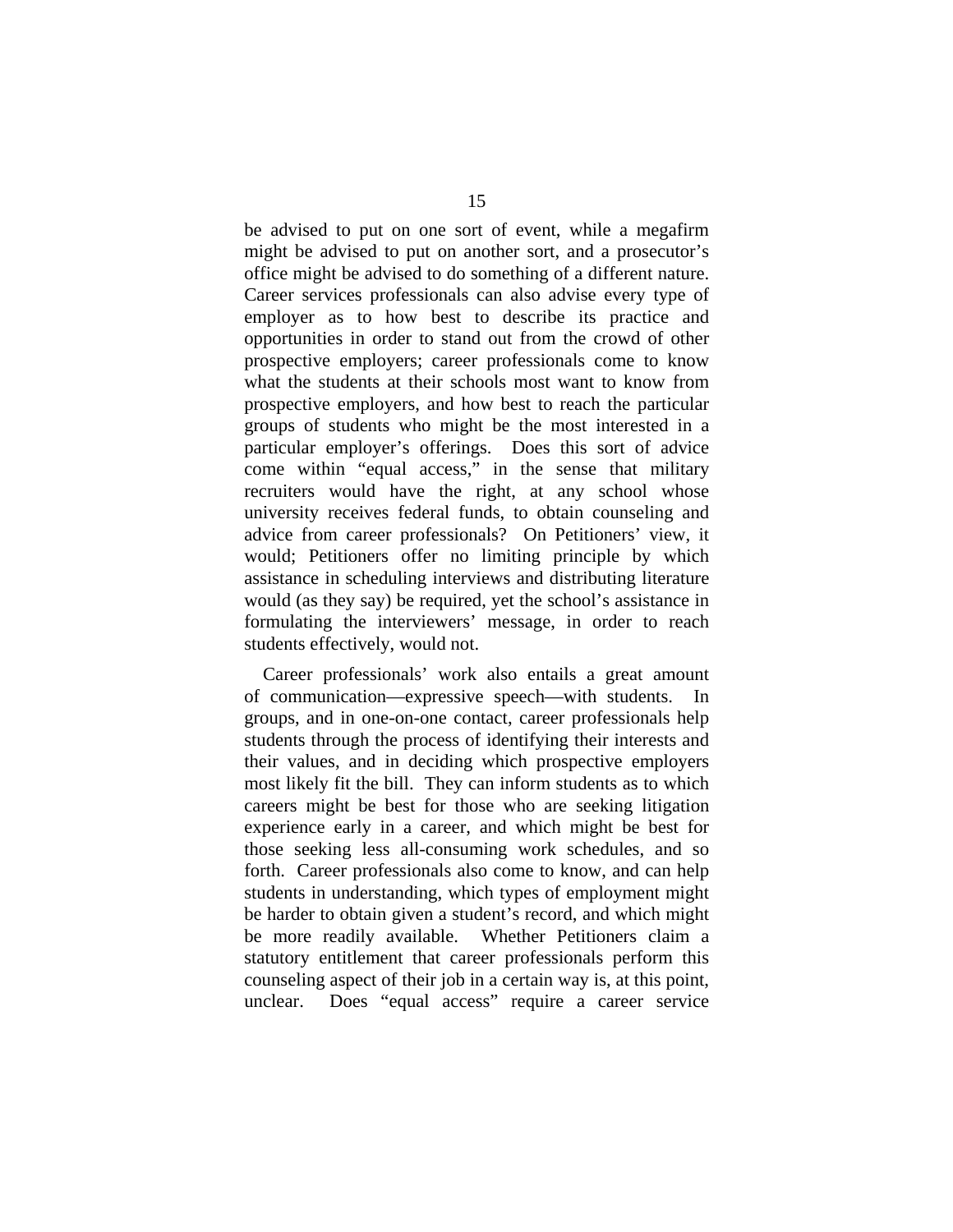professional to mention the possibility of a military career to every student who mentions a potential interest in public service? Certainly we would urge that "equal access" does not go that far; but the point shows how difficult it is even to get a clear picture of what the Solomon Amendment requires on Petitioners' view.

All of the above, we submit, demonstrates that law school career offices are active in facilitating, disseminating, and providing a forum for the speech of recruiters who have access to the schools' career programs. Even if this case were only about whether a law school could be made (on pain of a devastating loss of funding) to provide on-campus space for military recruiters, still the intrusion on the school's property, personnel, and facilities would be significant. Even just an on-campus information session would entail, at the very least, the provision of physical space and utilities, and the involvement of staff to arrange for, and oversee, the military's use of the facilities. This burden is important not merely because of the expense involved to the school (though that is legally important too) but also because it would be compelling the school to provide a forum for speech that it would prefer not to facilitate. But Petitioners seek much more than that. The record already shows, for instance, military officials placing demands on schools about such matters as *where* on campus they will do their recruiting interviews, *how much* assistance and of what sort they will receive from school officials, and indeed *which university officials* will do the assisting.<sup>22</sup> As seen above, Petitioners' view of "equal access" would harness a school's career staff

<span id="page-18-0"></span> <sup>22</sup> *See* Declarations in Support of Plaintiffs' Motion for Preliminary Injunction, including the declaration of Susan Appleton and Karen Tokarz (Joint Appendix ("JA") 35-39), the declaration of Erwin Chemerinsky (JA 59-64), the declaration of Richard Matasar (JA 198, and the declaration of Alan Minuskin (JA 218-21).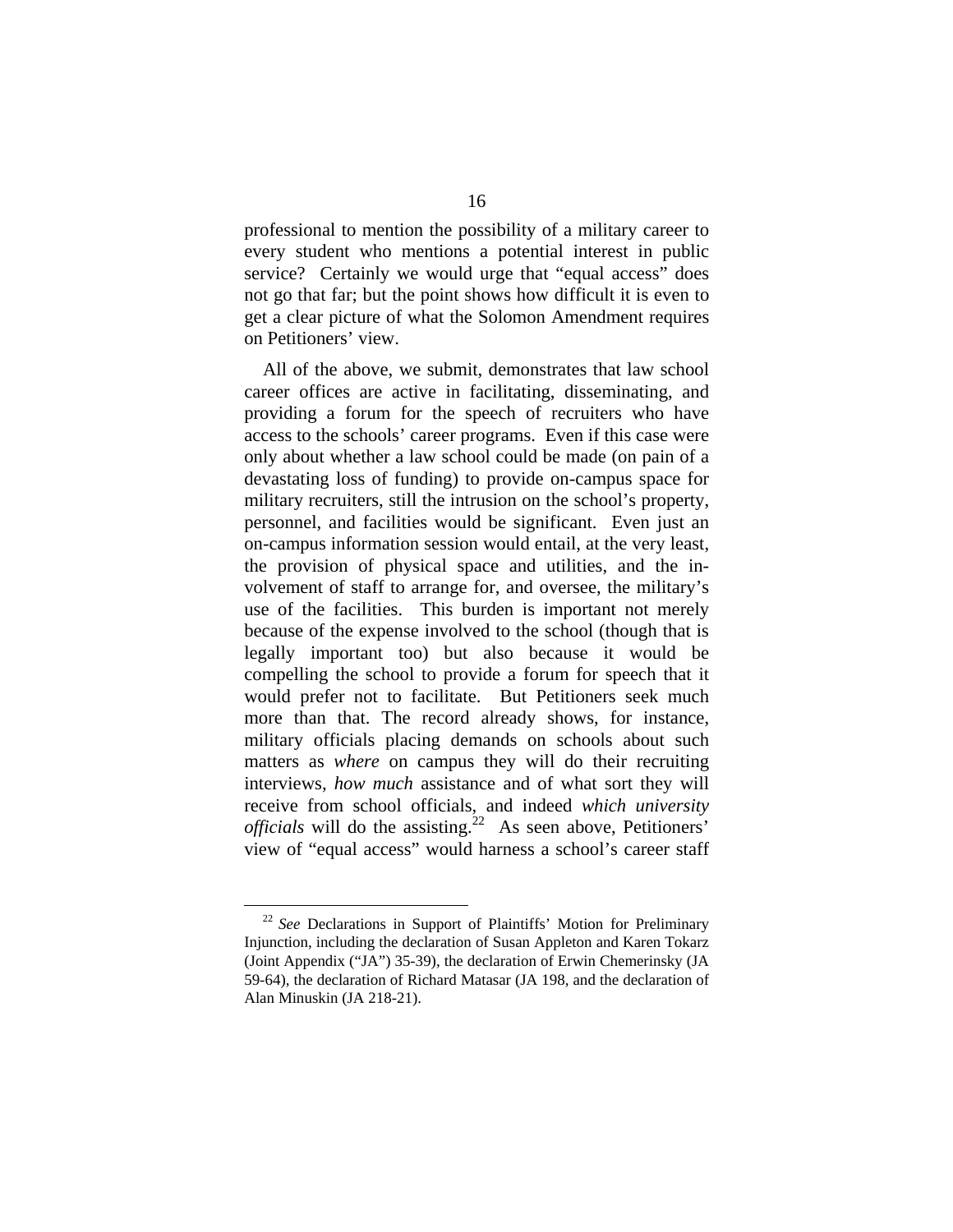and resources very significantly in active efforts to assist military recruiters in crafting their message and getting it to students.

#### **II. RECRUITING AT LAW SCHOOLS, BY THE MILITARY AND OTHER EMPLOYERS, IS EXPRESSIVE SPEECH.**

We have been speaking, above, of the "speech" of recruiters. Recognizing that recruiting consists largely of "speech" is important in applying the relevant legal doctrines. For instance, the "compelled speech" doctrine is applicable precisely because recruiting consists of speech. The fact that the Solomon Amendment would compel schools to actively promote and facilitate military recruiters' speech—often through speech on the part of the school itself—brings this case within the heartland of the First Amendment.

There should be no doubt that recruiting—at least those aspects of recruiting that take place on-campus or through law school career offices—is composed primarily of "speech" in the normal sense of that word. But, to the extent it is relevant to distinguish between levels of expressiveness in speech—between the humdrum and the more fully expressive—recruiting involves a great deal of expressive speech on the part of the prospective employer. The Court of Appeals was correct in recognizing this, as well as recognizing that this is as true of the military as it is of any other entity. (Appendix to Petition, or "Pet. App.," 27a-29a (section of decision of Court of Appeals titled "Recruiting is Expression.")). A recent quotation from a spokesman for the Department of Defense underscores the point that the military's recruiting is expressive speech. Bill Carr, Deputy Under-Secretary of Defense for Military Personnel Policy, explained the government's position about the matters underlying this case: "We have to go out and find [most military recruits], and anything that gets in the way of *clear*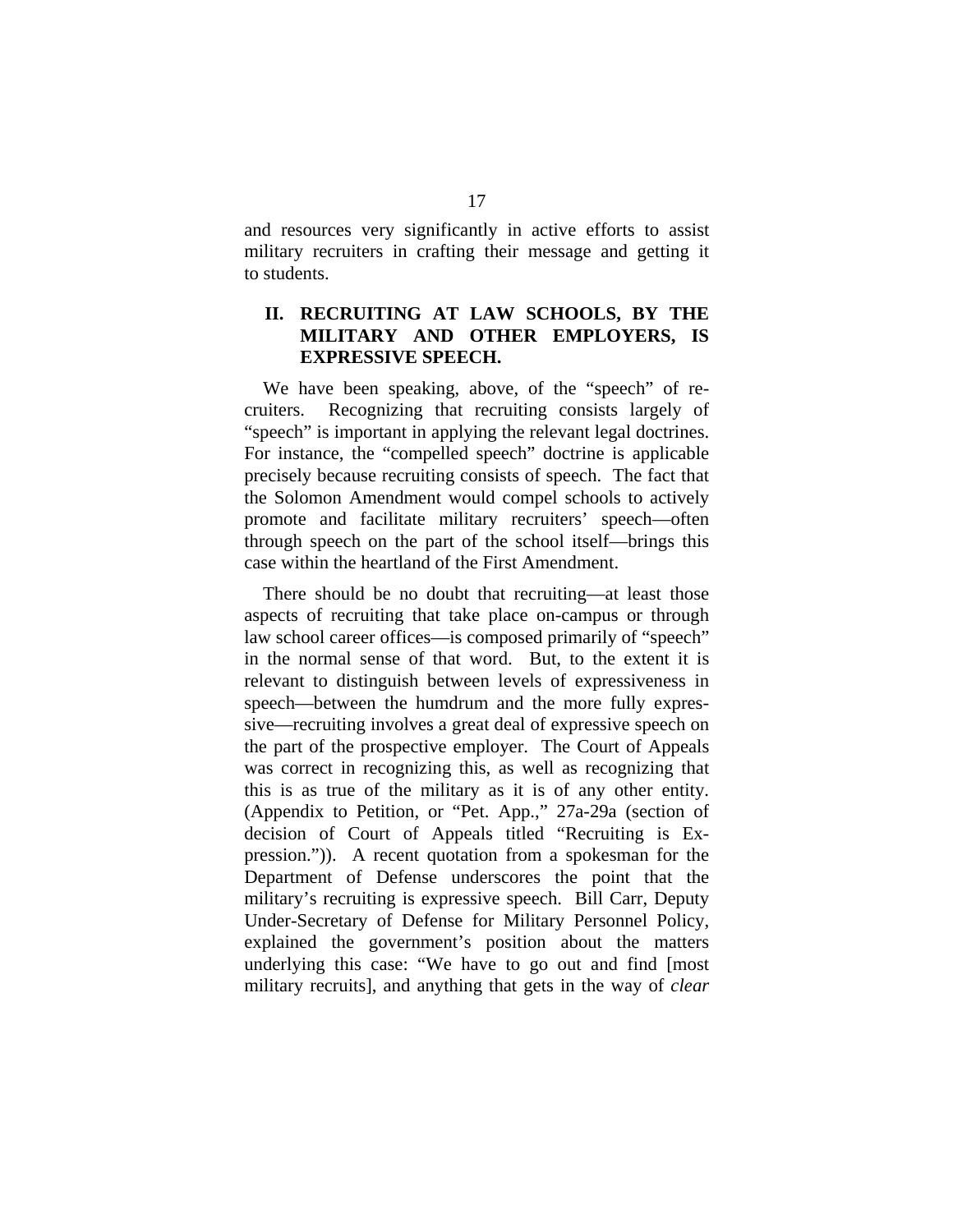*and open talk* compromises our effort. That's why we support the Solomon Amendment, because if we want to *tell our story to people*, and there is a *censorship of our message*, then our costs of doing business rise." $^{23}$ 

Consistent with the quotation above from Deputy Under-Secretary Carr, Petitioners appear to concede the point,  $24$ although they try to minimize it. However, the point is worth emphasizing because the District Court went astray by minimizing the extent to which recruiting is expressive speech. (Pet. App. 152a, 154a, 171a ("Any expressive component to recruiting is incidental . . .")). Moreover, the point is important to many of the legal issues in the case. For instance, the expressive nature of the recruiters' speech strengthens the analogy of this case to *Hurley v. Irish-Am. Gay, Lesbian & Bisexual Group of Boston*, 515 U.S. 557 (1995). To the extent that Petitioners and their *amici* may contend that the speech involved in recruiting is merely the proposal of an economic transaction, that is both factually

<span id="page-20-0"></span><sup>&</sup>lt;sup>23</sup> "Annals of Law: Sex and the Supremes," The New Yorker, Aug. 1, 2005, p. 35 (emphasis supplied). While agreeing with Deputy Under-Secretary Carr that recruitment consists of "clear and open talk," of the military "tell[ing its] story," and disseminating its "message," we disagree with other aspects of his view. Law schools' enforcement of antidiscrimination policies, and their efforts not to provide affirmative assistance to the government's speech, is a far cry from "censorship." Moreover, as explored further below, there is nothing but the government's *ipse dixit* to show that the refusal to provide such affirmative assistance is a significant stumbling block in the way of effective military recruitment of law students.

<span id="page-20-1"></span> $24$  Petition, p. 10 (referring to the "speech" of military recruiters and "the statements made by" them); Brief of Petitioners, p. 13 ("when recruiters visit campus they speak for their employers . . ."); *id.* at 14 ("the speech of the [military] recruiters remains the speech of the government and the military . . ."); *id.* at 22 ("military recruiters speak for the military . . ."); *id.* at 33 n.5 ("the speech at issue is government speech . . ."); *id.* at 29 (arguing that military recruiters do not "engage in political or ideological activity").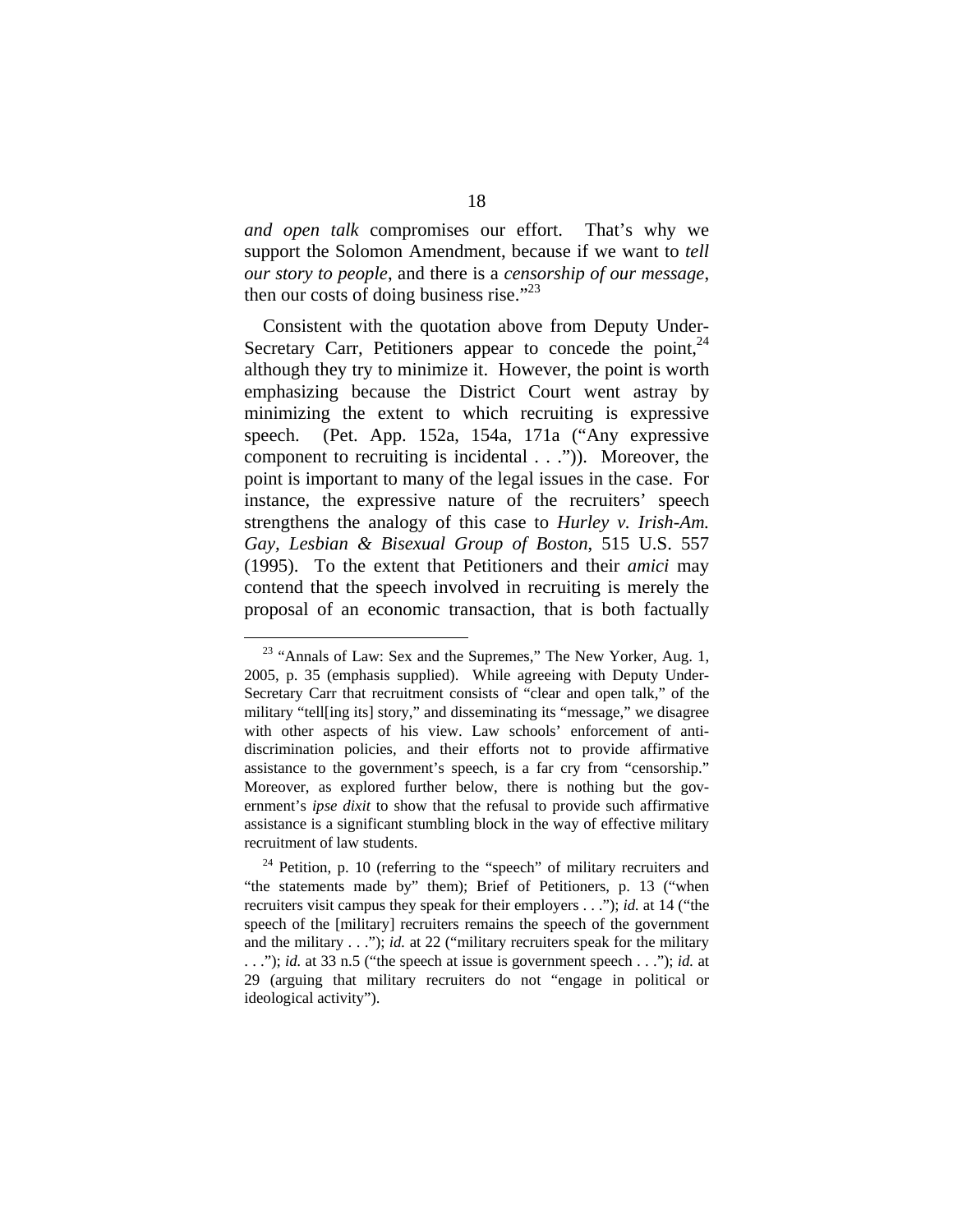false and legally misguided. It is factually false because the speech involved in recruiting goes well beyond humdrum matters of economics. And it is legally immaterial because even matter-of-fact proposals of economic transactions (such as the routine business of buying a few mushrooms, *see United States v. United Foods*, 533 U.S. 405 (2001)) are "speech" that invokes the First Amendment's protections.

Expressive speech is not "incidental" to recruiting, as the District Court wrongly stated; it is central. In particular, the type of recruiting most at issue in this case—on-campus recruitment by prospective employers—is richly expressive communication with students, by which employers explain and advocate their vision of the nature and purpose of the legal employment that they offer. Among the on-campus aspects of recruiting that consist of verbal communication from employers are the distribution of written materials (announcing the employer's desire for applicants, or inviting students to social events); the compilation (for students' review) of firm résumés, brochures, answers to questionnaires, and the like, in which employers describe themselves and the jobs they offer; receptions and information sessions at which employers meet with students; and interviews, which are nothing but verbal communication or "speech."

The "speech" of recruiters varies substantially in content from employer to employer. Each recruiter is encouraged to speak in its own unique voice about the unique aspects of the employment that it offers. Thus, for instance, *amicus* NALP itself provides forms as a service to employers, with the explicit purpose of "aid[ing] communication among job seekers, employers, and law schools."<sup>25</sup> These forms, completed by employers, are then compiled in the annual NALP Directory of Legal Employers, which (in addition to being

<span id="page-21-0"></span> $25$  <http://www.nalp.org/content/index.php?pid=68>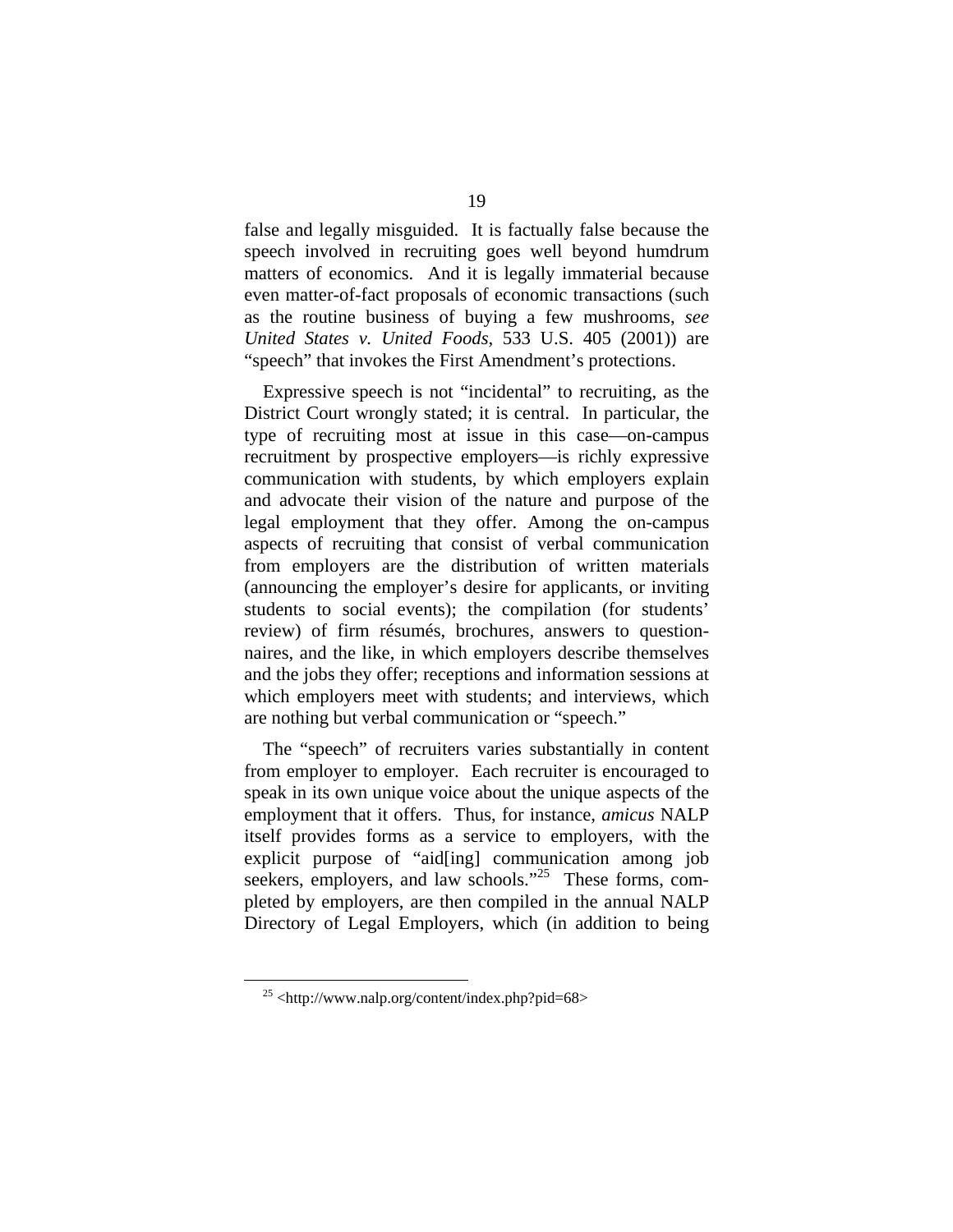available online) $^{26}$  is maintained in print form at most law schools' career offices. Employers are encouraged to fill out a "NALP form" that "offers employers a thorough yet succinct way to *tell their story* to candidates."<sup>27</sup> Those forms instruct recruiters to use the form to "[t]ell your story" and to "discuss special characteristics of your" firm, company, government entity or public interest organization.[28](#page-22-2)

As even this first step in the recruiting process reflects, recruiting entails creative and substantive communication speech, expression—that is unique to each recruiting employer. Moreover, a prospective employer's verbal communications with students tell much about the beliefs and values of the employer. Therefore, even if one defined "speech" for this purpose as including only those communications that touch upon matters of social or public concern, the expression that takes place in recruiting would meet that test. This is true, again, even at the step of the employer's completing of the NALP form. Some employers dramatically explain their advocacy on issues of public concern.<sup>29</sup> Some law firms, while emphasizing service to clients, also richly express their commitment to pro bono work and particular values.<sup>30</sup> Other firms make a point of emphasizing "quality of life" issues.<sup>31</sup> Others take still

<span id="page-22-1"></span><span id="page-22-0"></span> <sup>26 &</sup>lt;http://www.nalpdirectory.com>

<sup>&</sup>lt;sup>27</sup> <http://www.nalp.org/content/index.php?pid=68> (emphasis supplied)*.*

<span id="page-22-2"></span> $^{28}$  <http://www.nalp.org/assets/29\_0506firm.pdf> (law firm); <http:// www.nalp.org/assets/28\_0506corp.pdf> (corporation); <http://www.nalp. org/assets/30\_0506govt.pdf> (government) <http://www.nalp.org/assets/ 31\_0506pubint.pdf> (public interest organization) (all pdf files)

<span id="page-22-3"></span><sup>29</sup> *See*, *e.g.*, <http://www.nalpdirectory.com/employerdetails.asp?fscid= P0718&id=1&yr=2005> (ACLU Reproductive Freedom Project).

<span id="page-22-4"></span><sup>30</sup> *See*, *e.g.*, <http://www.nalpdirectory.com/employerdetails.asp?fscid= F3761&id=1&yr=2005> (Arnold & Porter, Denver office).

<span id="page-22-5"></span><sup>31</sup> *See*, *e.g.*, <http://www.nalpdirectory.com/employerdetails.asp?fscid=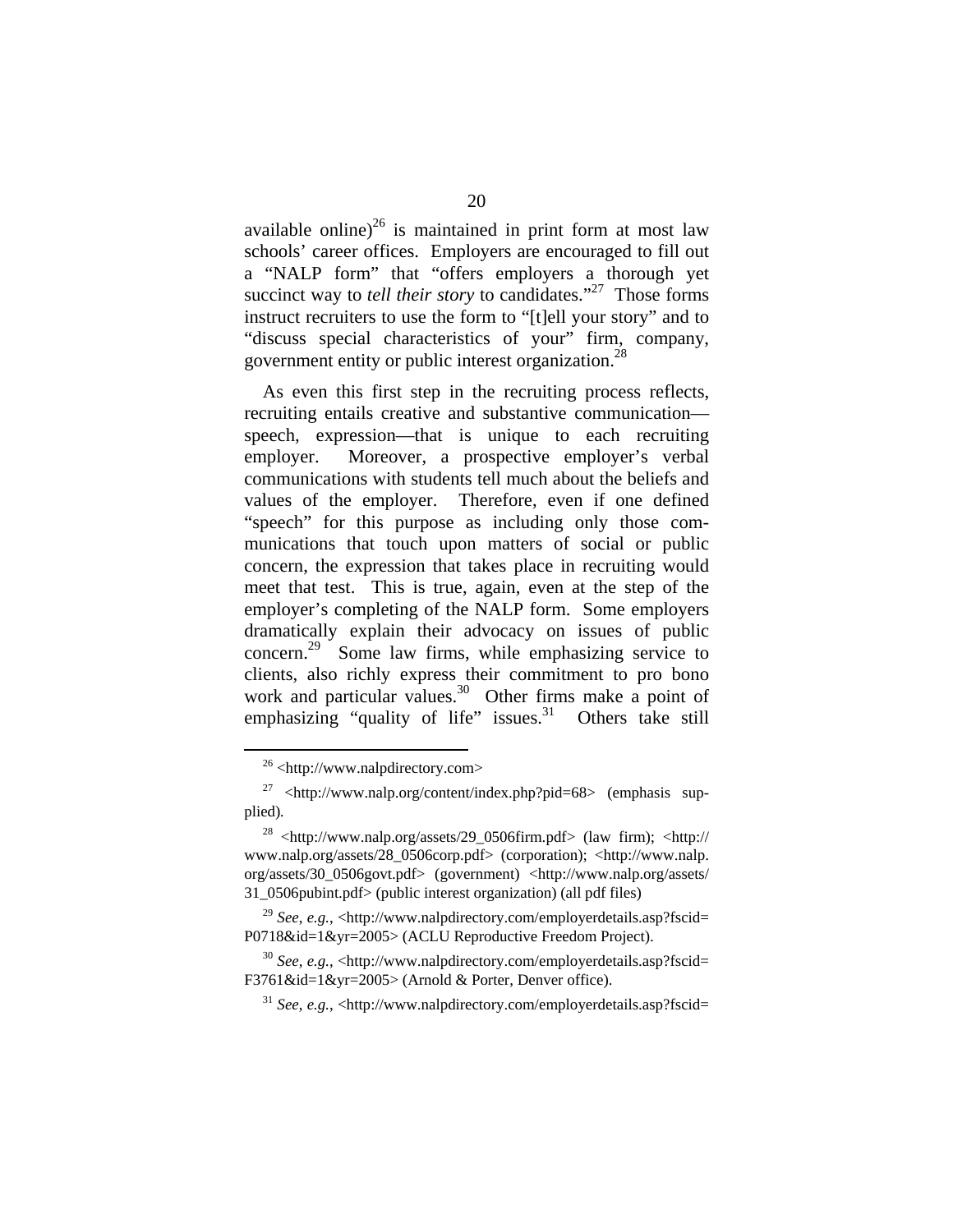different approaches; a perusal of the NALP Directory shows each employer speaking in a unique voice, seeking to differentiate itself from others and thereby to attract student applicants.

The JAG Corps of the various branches of the military, like other recruiting employers, take advantage of the NALP form's opportunity to tell their story to students. Each uses the particular expressive approach that it deems appropriate and useful, and these military recruiters' speech goes well beyond anything that could be fairly described as a mere proposal of some economic transaction. The Marine Corps' NALP form warns and inspires: "Your quest to become a Marine Corps' Officer will challenge you [as you] have never been challenged before. You will be pushed to your mental and physical limits to determine whether you have what it takes to lead Marines. It is not an easy road, but, if you succeed, you will be changed forever. Your first and greatest responsibility is leading the world's finest, U.S. Marines under your command."<sup>32</sup> The Air Force's NALP form seeks to inspire with a different approach: "[J]oining The Judge Advocate General's Corps allows an attorney to engage in public service within an institution highly respected by the American public. We firmly believe that our judge advocates make a valuable and lasting contribution to their country."<sup>33</sup> The other branches participate as well.<sup>34</sup>

1

F3249&id=1&yr=2005> (Dickstein, Shapiro, Morin & Oshinsky, Washington office).

<span id="page-23-0"></span><sup>32 &</sup>lt;http://www.nalpdirectory.com/employerdetails.asp?fscid=G0394& id=1&yr=2005>

<span id="page-23-1"></span><sup>33 &</sup>lt;http://www.nalpdirectory.com/employerdetails.asp?fscid=G0369& id=1&yr=2005>

<span id="page-23-2"></span><sup>34 &</sup>lt;http://www.nalpdirectory.com/employerdetails.asp?fscid=G0437& id=1&yr=2005> (United States Navy); <http://www.nalpdirectory.com/ employerdetails.asp?fscid=G0295&id=1&yr=2005> (United States Army).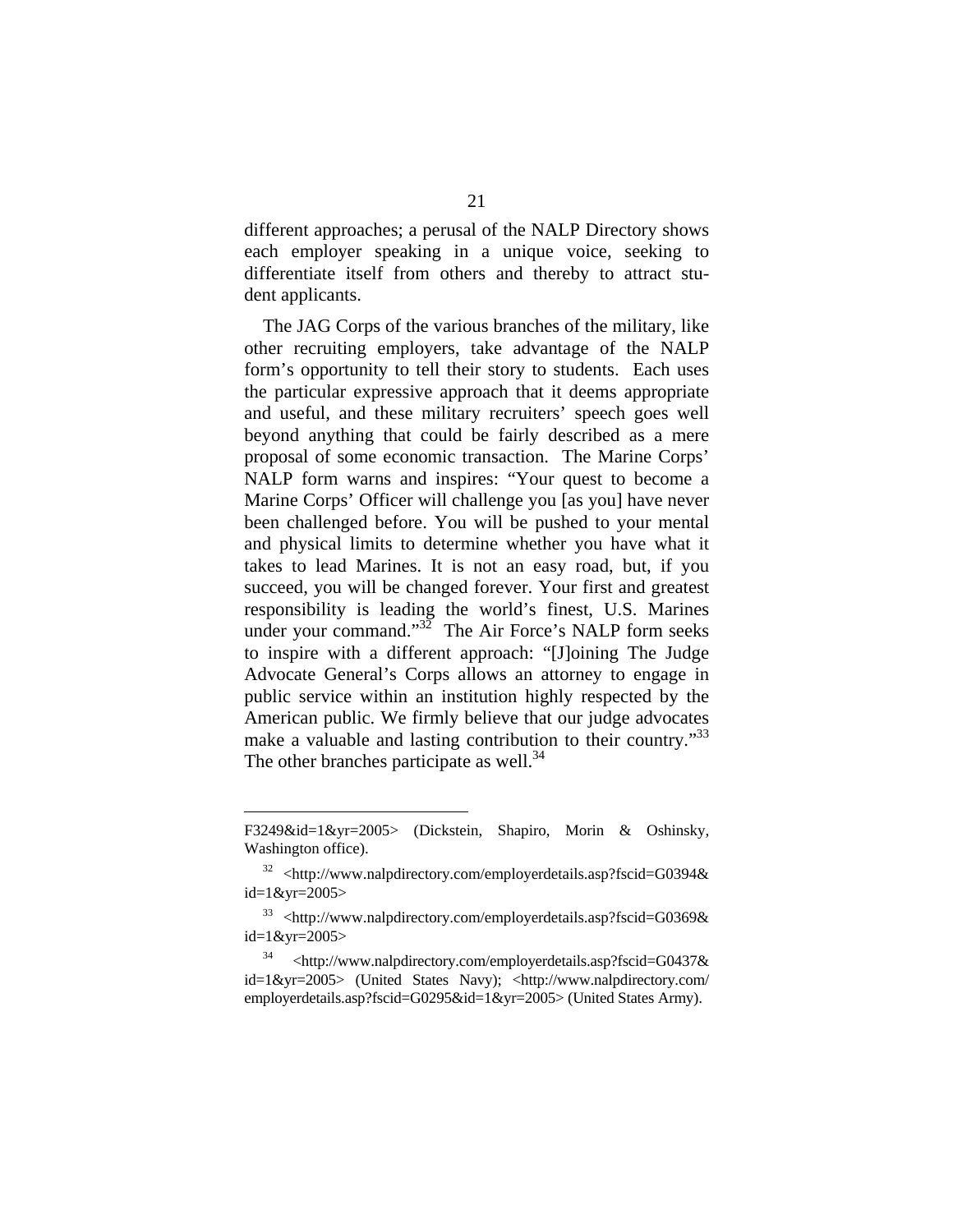The NALP Directory is only the beginning of expressive speech by employers in the recruiting process; there is only so much expression that can be fit on such a form, but there are endless opportunities for expression through other avenues. Again, this expression allows each employer to differentiate itself and to attract the students who would likely be the best "fit" with the needs, values, and style of the particular employer. Some employers create and disseminate further written materials. Others have receptions, allowing for more one-on-one or small-group discussion of the employer's opportunities and values in a somewhat informal setting. Most use an interview as part of the recruiting and hiring process, whether on-campus or off. Such interviews consist of the employer's expressive speech as well as the student's. Students, of course, query prospective employers about much more than the number of billable hours and the salary. Many students, if not all of them, take an employer's values and style, as conveyed through expressive speech in interviews and elsewhere, as important considerations in deciding on future employment. Some students may be moved most by a prosecutor's explanation of the values served by that type of practice; others find themselves resonating with the speech and values of a public defender's office, or a municipal law department, or a small personal injury firm, or a large firm with a national practice.

Some of these opportunities for speech take place without the assistance of law school staff and without the use of law school facilities. Consider, for instance, the quite impressive internet recruiting presence of the Army JAG Corps, a welldesigned, richly expressive series of pages including information about the history of the Corps, discussion of the values that it seeks to promote, and personal testimonials by some current members.  $35$  But some of this expressive speech,

<span id="page-24-0"></span> $35$  <http://www.goarmy.com/jag/index.jsp>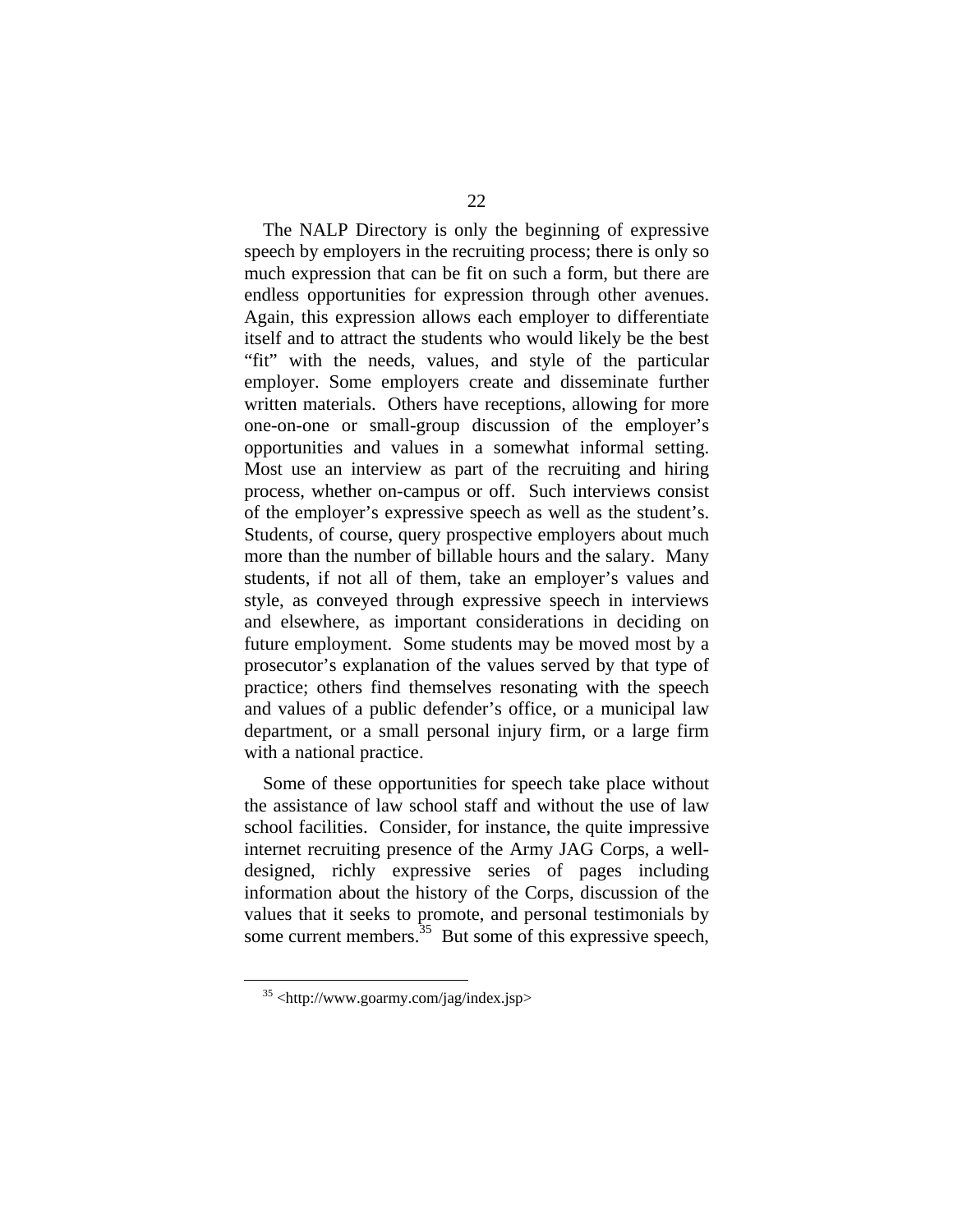as has been discussed above, draws upon schools' resources, and it is those resources that the Solomon Amendment seeks to harness.

In all of these aspects of recruiters' expression, and more, recruiters are speaking to matters that are of important public concern as well as being important to law students considering employment: employers are offering their vision of the part they think their lawyers should play in the economic and political life of the nation and in our system of justice. Military recruiters likewise richly express the values that military lawyers are expected to further, and the reasons why they believe these values are important to the life of the nation. This, too, is speech and expression in the fullest sense of those words. Therefore, this case cannot be disposed of on the assertion that recruiting is somehow outside the scope of, or at the periphery of, the First Amendment's concerns.

### **III. PETITIONERS ARE WRONG IN ASSERTING THAT A SCHOOL'S OFFERING OF CERTAIN RECRUITING-RELATED ASSISTANCE IS ITSELF PROOF THAT MILITARY RECRUIT-ERS NEED THAT ASSISTANCE IN ORDER TO RECRUIT EFFECTIVELY.**

Once it is recognized that First Amendment interests are implicated and infringed by the Solomon Amendment, the question of necessity becomes critical. Because First Amendment interests are not absolute, they can under appropriate circumstances be overridden by sufficiently compelling public interests. In this regard, the Court of Appeals found it important that Petitioners had presented no evidence that they needed the assistance of law schools in order to recruit effectively. (Pet. App. 23a-24a, 40a, 45a-46a). Petitioners now contend that the absence of such evidence is immaterial, because the level of assistance that they need in order to recruit effectively is defined by the level of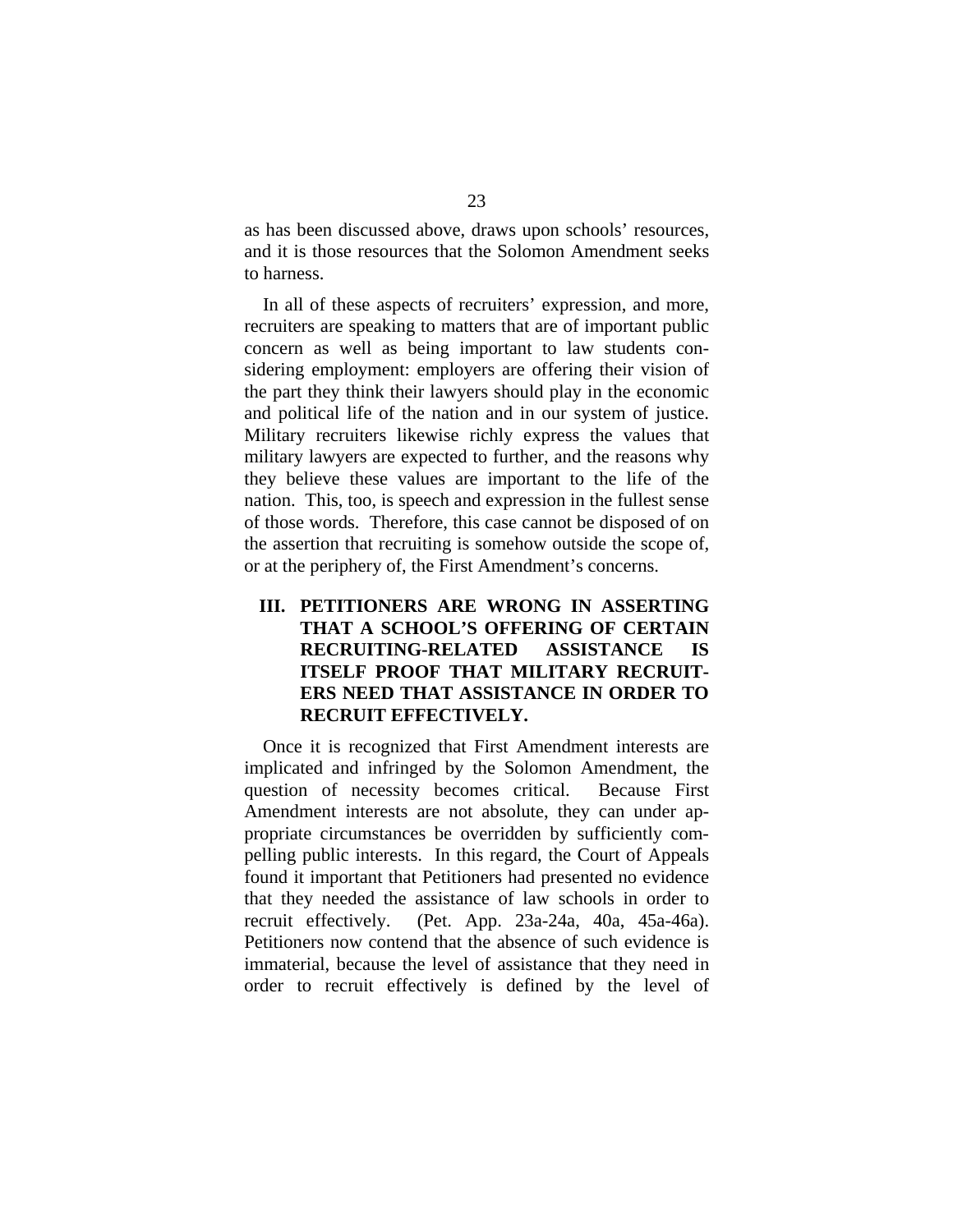assistance that law schools provide to other employers. (Brief of Petitioners, p. 40 ("When an educational institution [provides various services and assistance to recruiters], it is manifesting its own judgment about what is needed for recruiters adequately to reach potential recruits. And when an educational institution denies those opportunities to military recruiters, while making them available to other potential employers, it is necessarily depriving the military of access that the institution itself views as integral to effective recruiting . . .").

Petitioners' argument on this point is incorrect because it wrongly assumes that every employer has the same needs, and that law schools provide only the things that every employer needs in order to recruit effectively. In fact, the needs of various employers are quite different. Furthermore, law schools often go the extra mile and provide much more than what might be strictly necessary in order to make effective recruiting possible. Law schools' decisions about what facilities and services to provide through their career placement offices do not amount to, and are not formulated as, judgments about what *any* employer—much less *every* employer—needs in order to recruit effectively.

Some employers, for instance, need law schools' assistance in making law students even aware that they exist and that they hire law graduates. This may be the case, for instance, with small private firms, or with certain unique public-sector or public-interest entities. Those entities may, further, make different requests from different law schools; they may ask some schools merely to make their firm résumé or other literature available, while asking other schools to arrange oncampus interview sessions, or to help them identify student groups whose members might be most likely to be interested in those entities' employment opportunities. One can take it as granted, we believe, that the United States military does not need law schools' help in making students aware that the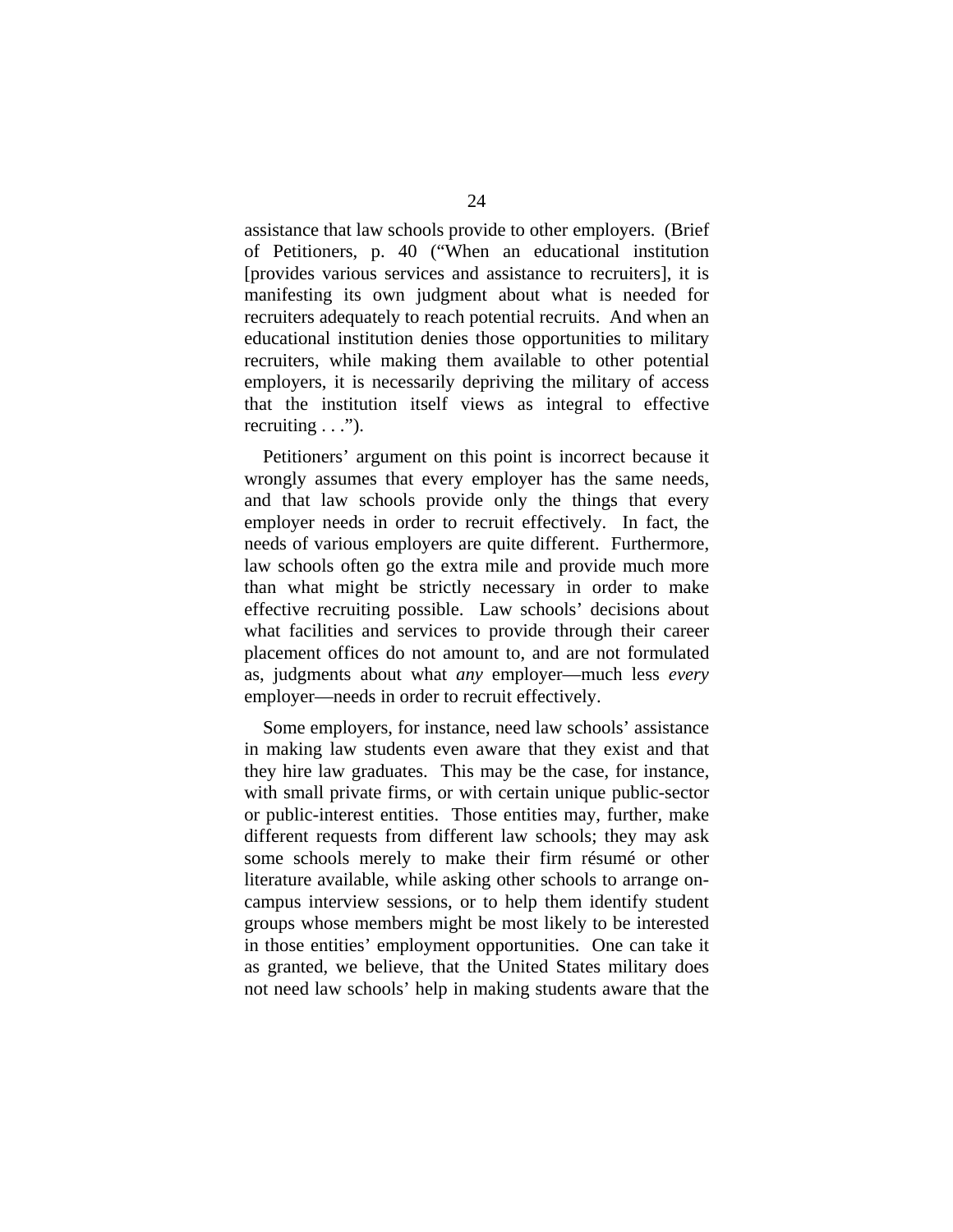military exists and that there are lawyers in its ranks; any law student who reads newspapers or watches television will know it. But in any event there is no evidence that the military does have such a need. Other employers may depend heavily on law schools' career fairs, "meet the employers nights" or similar events, of the sorts that have been discussed above. But again, one cannot assume that the military needs assistance of that sort from law schools.

One part of the issue, in regard to the Solomon Amendment, is on-campus physical presence of recruiters to interview or otherwise. Some employers depend heavily on on-campus interviewing or informational sessions, and find it useful beyond that to host on-campus social receptions. Others do not; they find on-campus physical presence unnecessary to their recruiting efforts, or find that the expense exceeds the benefits. Those who do without physical presence include, notably, various arms of the United States government. The Department of Justice, for instance, seems to do little or no on-campus interviewing when it hires entrylevel lawyers. Instead, it relies on an on-line application process followed by interviews at its own facilities.<sup>36</sup> Other Departments also seem not to engage in any on-campus recruiting. $37$  We know of no suggestion that this recruiting process, with little or no involvement by law schools and no on-campus presence, is ineffective in attracting the best applicants for attorney positions in the federal government. Would such a process bring a sufficient number of the best

<span id="page-27-0"></span><sup>&</sup>lt;sup>36</sup> The process is explained on the Justice Department's website, including <http://www.usdoj.gov/oarm/arm/hp/hp.htm> and <http://www. usdoj.gov/oarm/arm/hp/hpfaqs.htm>.

<span id="page-27-1"></span> $37$  For examples of Departments who describe hiring practices without any indication that they use on-campus interviews, consider the Commerce Department's Office of General Counsel, described at <http: //www.ogc.doc.gov/vacancies.html>, and the Solicitor of Labor, <http: //www.doi.gov/sol/sohonsup.html >.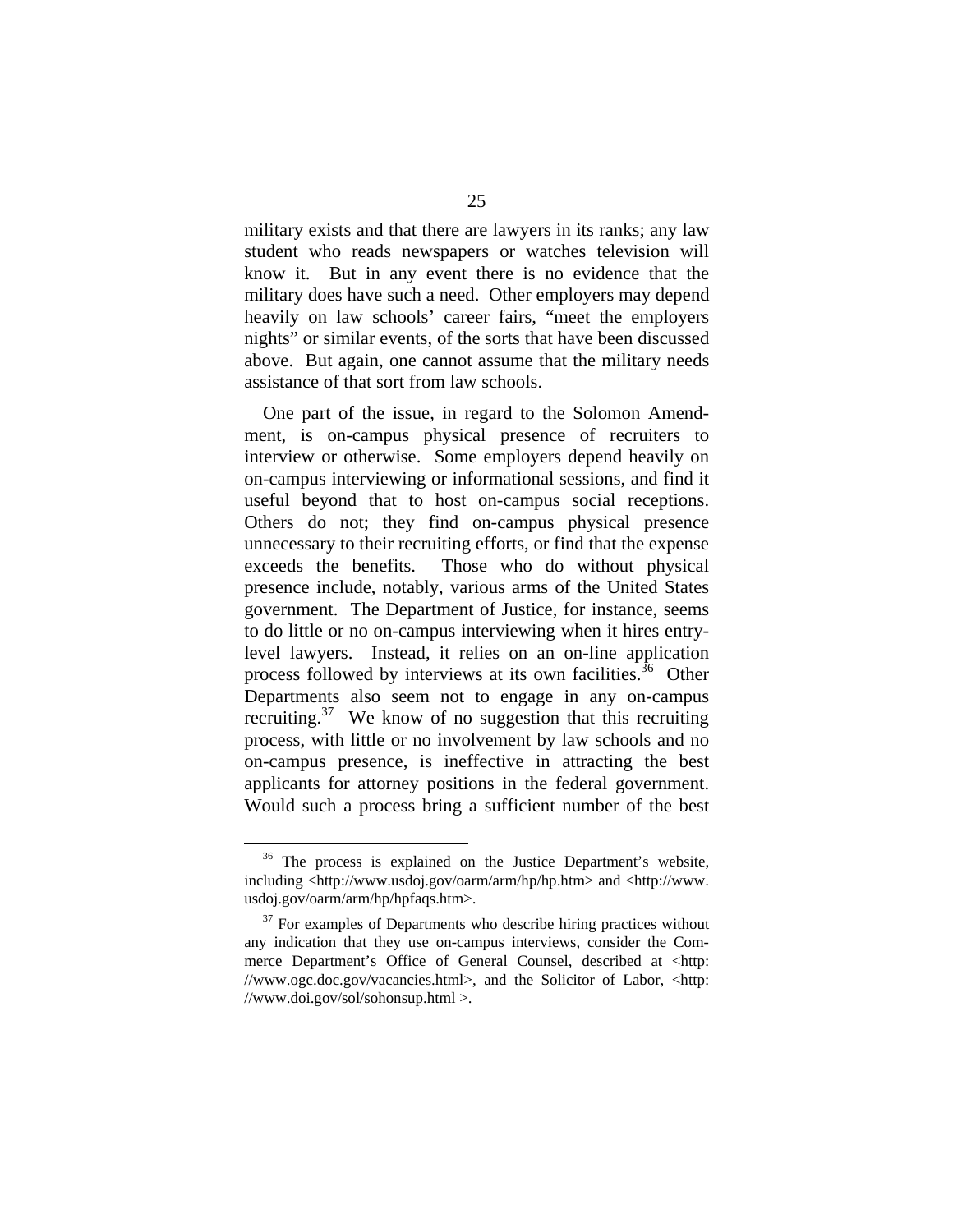applicants to the military as well? The question does not answer itself. It is an issue on which one would want to see evidence, if there was any. But Petitioners offered none.

If one were to make any assumption about the military's needs, in the absence of actual evidence, the more plausible assumption based on the general experience of these *amici* would be that the military would be able to recruit effectively without law schools' assistance and without access to oncampus interviewing space. For most employers, the process of recruiting is in large part the process of differentiating themselves from their competitors in the eyes of students. Law firms and others try to make themselves noticed in a vast field of prospective employers that may all look much alike on the surface; and law school events and law school staff can help a firm in its effort to differentiate itself through its expressive communication. The military, it seems fair to say, has no such trouble in differentiating itself from other prospective employers, with no help from law schools. A firm might get lost in a crowd of firms, but the military stands out on its own as obviously different in various ways from other employment options. The military therefore likely has less need of law school assistance than most other employers do. For similar reasons—and, in addition, because the military has its own office space for interviews in many more cities than even the largest firm—it would seem reasonable to assume that the military has less need of on-campus interviewing facilities than do most employers. Again, it reasonably seems that it is probably easier for the military, than for most employers, to catch the eye of those students for whom it might be a good fit; and for those who might be willing to do all that it takes to join the armed forces, a trip off-campus to learn more is likely not much of a hurdle.

In short, law schools provide a wide range of services to prospective employers. Some employers need some, some employers want others, and some employers need little or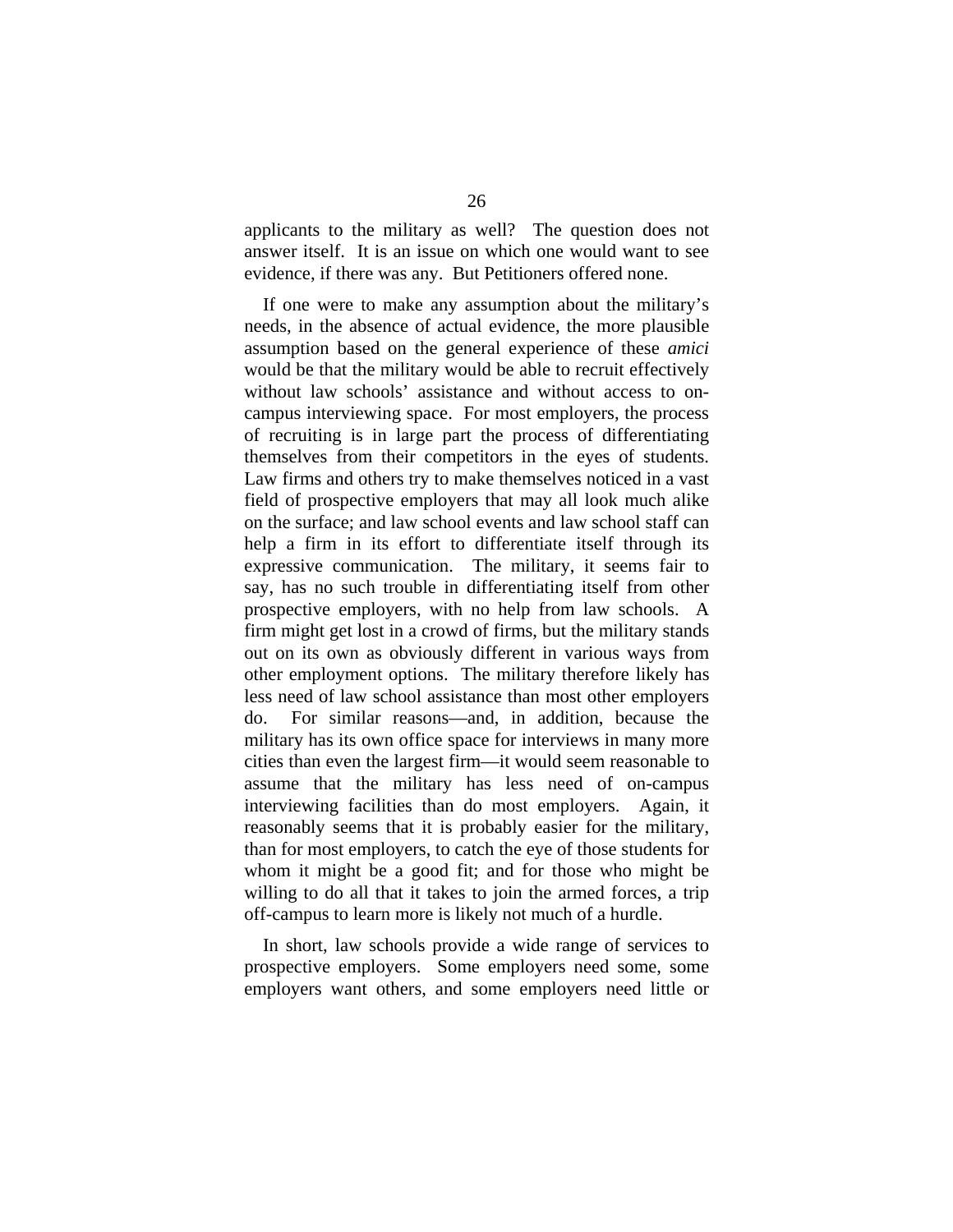nothing at all. Some schools, moreover, provide assistance that goes beyond what any employer might be said to "need." Some schools might not even think at all in terms of what employers might "need," when deciding what sorts of services to provide to employers. That is, a school might instead focus its thinking on students' interests rather than on what an employer needs in order to find good employees, and a school might therefore offer to employers such things as the school thinks will *entice* them to campus even if that goes beyond what any employer might legitimately need. In that case, Petitioners' proposed equation of "help offered" and "help needed" would be faulty at its core. Furthermore, as noted above, it is not the case that each law school has only a set "menu" of services that it is willing to provide; so, Petitioners' attempt to utilize such a menu as dispositive proof that it needs all services on the menu is, for this reason as well, factually unfounded. In any event, there is certainly no reason to assume that an employer as well-known and large as the United States military needs any level of assistance from law schools in order to attract well-qualified applicants. The absence of evidence on the point therefore supports the decision of the Court of Appeals, because the Solomon Amendment's infringement of First Amendment interests is not justified on this record.